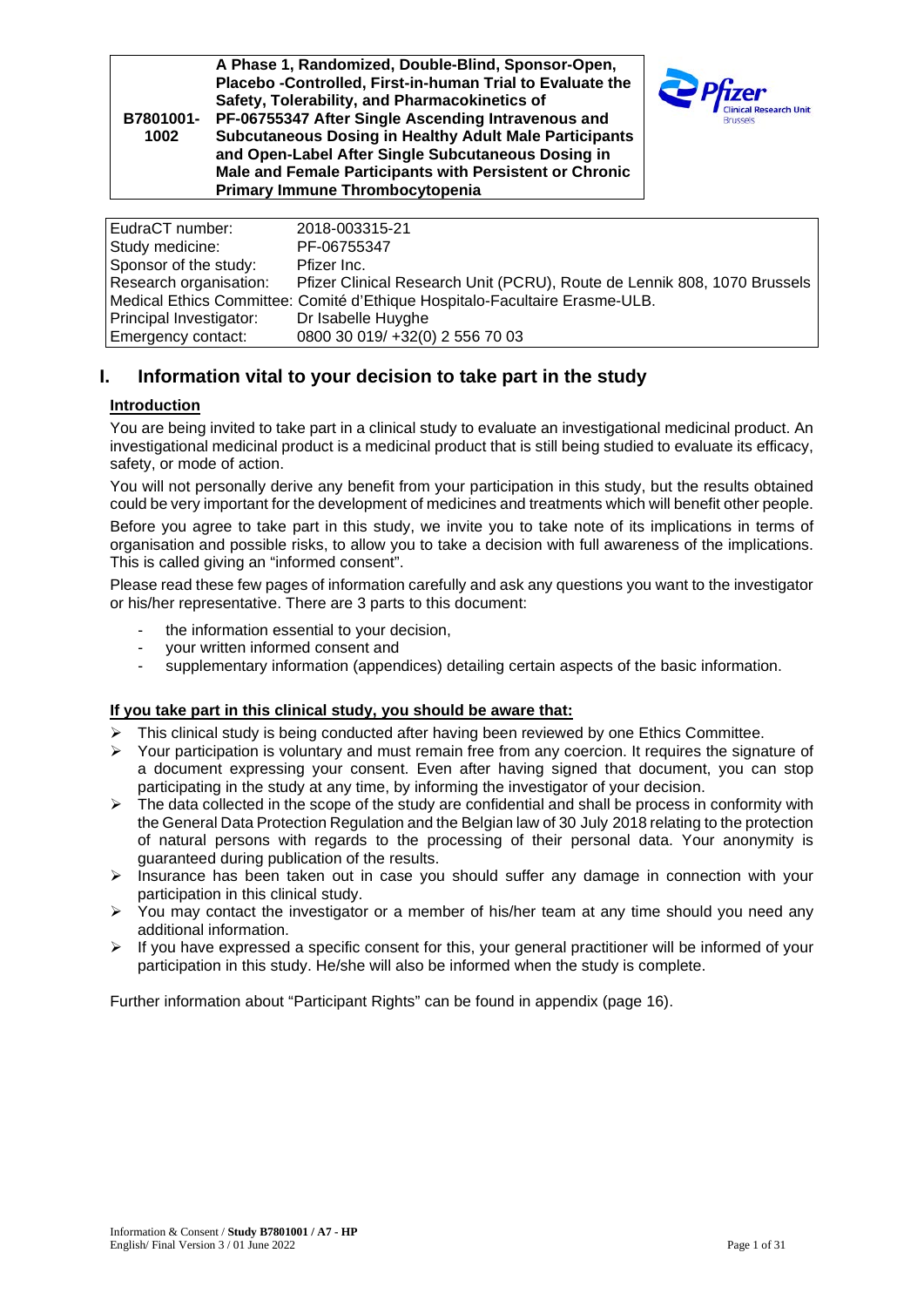

#### **Objectives and description of the study protocol**

We are inviting you to take part in a clinical study involving PF-06755347 which will include around **75 participants**, including among these, up to 8 Japanese participants, in the Japanese cohort (Optional Cohort 12).

Maximum 12 patients are foreseen in this clinical study.

These 2 patient cohorts will be consented via a patient-specific consent form and are therefore out of scope of this document.

#### **1. AIMS OF THE STUDY**

The purpose of this research study is to learn about the impact of PF-06755347, the study medicine on your body, through single dose of PF-06755347 administered in **healthy participants** and in patients with persistent or chronic primary ITP.

The study will evaluate the safety, tolerability, and blood concentrations of PF-06755347 (= pharmacokinetics) when administered by intravenous infusion or by subcutaneous injection.

The pharmacodynamics of PF-06755347 will also be studied, which means that we will be evaluating changes in various biomarkers. A biomarker is a characteristic objectively measured and evaluated as an indicator of a disease or of the action of a drug. Thus, for example, glucose is a biomarker for diabetes and blood pressure is a biomarker for arterial hypertension.

Immunogenicity, i.e., the ability of PF-06755347 to induce an immune reaction by producing antibodies against PF-06755347 will also be evaluated.

#### **2. LEGAL STATUS OF THE STUDY MEDICINES**

PF-06755347 is a new investigational medicine. A new investigational medicine is one that is currently not approved for sale in this country.

PF-06755347 is a new drug that is currently being developed by Pfizer for the treatment of primary immune thrombocytopenia (ITP) and chronic inflammatory demyelinating polyneuropathy (CIDP).

#### **3. POSSIBLE ADVERSE EVENTS**

This is the first study of PF-06755347 in people. Therefore, the full safety profile of PF-06755347 in humans is not known.

The study drug has been tested in animals. The following side effects were seen in some animals given PF-06755347 by intravenous (IV) administration:

- Increased heart rate
- Decreased blood pressure
- Increased blood pressure
- Bleeding
- Vomiting
- Lack of muscle coordination
- Elevations of cytokines and complement in blood test (proteins that regulate the immune system and control inflammation)
- Development of antibodies to PF-06755347

These animals had study drug levels in their blood that were at least 15 times (≥15x) higher than have been seen in people.

Animal deaths occurred only after more than 7 weekly IV doses of PF-06755347. The animal deaths were due to uncontrolled bleeding and/or clotting within the body and were observed only with high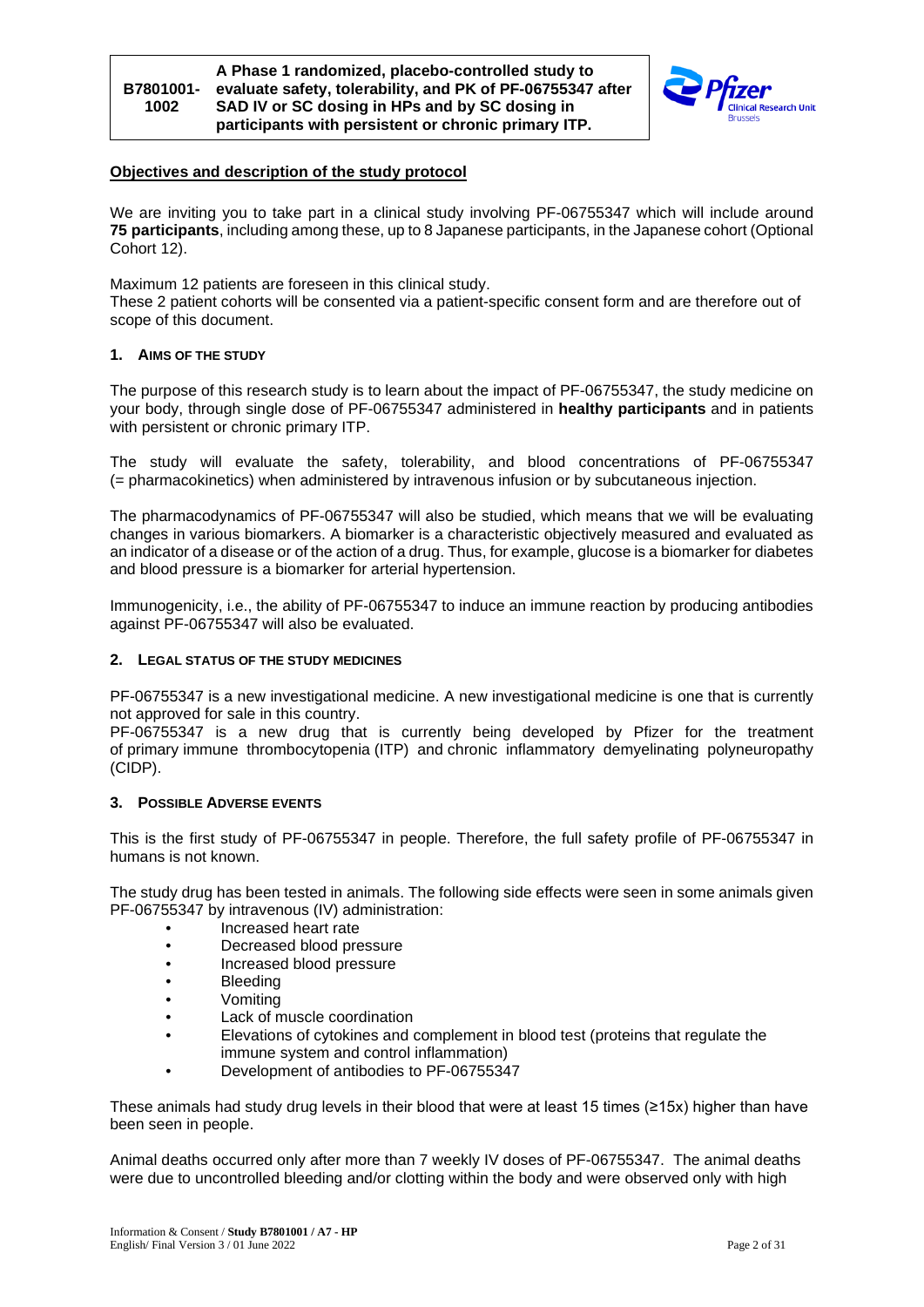

doses of PF-06755347. No animal deaths or bleeding occurred in a 6-month study of weekly IV or subcutaneous (SC) administration where blood levels of PF-06755347 were four times (4x) higher than would be expected in people who receive the highest planned dose.

Animal studies do not always predict the side effects people may experience. If you do not understand any of the animal findings described above, please ask the study doctor to explain them to you.

#### Potential Drug Class Effects of PF-06755347

PF-06755347 is designed to act in a manner like another class of drugs called Immune Globulins (IG). IGs may be given intravenously (IVIG) or subcutaneously (SCIG). There are differences between PF-06755347 and IG, including a much lower amount of protein. However, some risks of IGs may also occur with PF-06755347 since they may act in a similar manner.

Some side effects of IG were also observed in this study and include headache, fever, chills, nausea, vomiting, back pain, joint pain and common cold.

Rare side effects of IGs (that have not been observed in this study) include thrombosis (blood clots), impaired kidney function or kidney failure, allergic/anaphylactic reaction, aseptic (sterile) meningitis (inflammation of the barrier that surrounds the brain), and abnormal breakdown of red blood cells, leading to anaemia and poor ability of blood to carry oxygen. PF-06755347 may or may not carry similar risks.

The most common side effects (observed in 10% or more participants) were:

- 1. Injection Site Reaction (only observed with SC administration)
- 2. Cytokine Release Syndrome Fever or fever with very low blood pressure, (mostly observed with IV administration), see Serious Risks below
- 3. Headache (mostly observed with IV administration)
- 4. Back Pain (mostly observed with IV administration)
- 5. Reduced platelets in the blood

Platelets are small cells in the blood that are part of the clotting system. Platelet counts dropped 15 - 30% from baseline, between 3 and 12 hours after IV or SC dosing. Platelet counts below baseline lasted up to 6 days in the highest dose SC cohort. However, platelet count drop was greater in one participant at the highest IV dose given (see Serious Risks below). Platelet counts remained in the normal range in all but one participant (see Serious Risks below). No bleeding or bruising events have been reported in any healthy participant.

6. High D-dimer levels in blood tests D-dimer is a protein in the blood that comes from breakdown of a blood clot. A small amount of D-dimer is normally present. High levels of this protein mean that the clotting system has been activated. No symptoms of blood clots were found in participants with high D-dimer levels. The clinical significance of high D-dimer levels after administration of study drug is not known.

Less commonly reported side effects in this study (observed in  $5 - 9\%$  of participants) were:

- 1. Nausea (only observed with IV administration)
- 2. Feeling cold (only observed with IV administration)
- 3. Dry mouth (only seen with IV administration)
- 4. Common Cold
- 5. Covid-19

Investigators reported that neither COVID-19 nor Common Cold were related to study drug.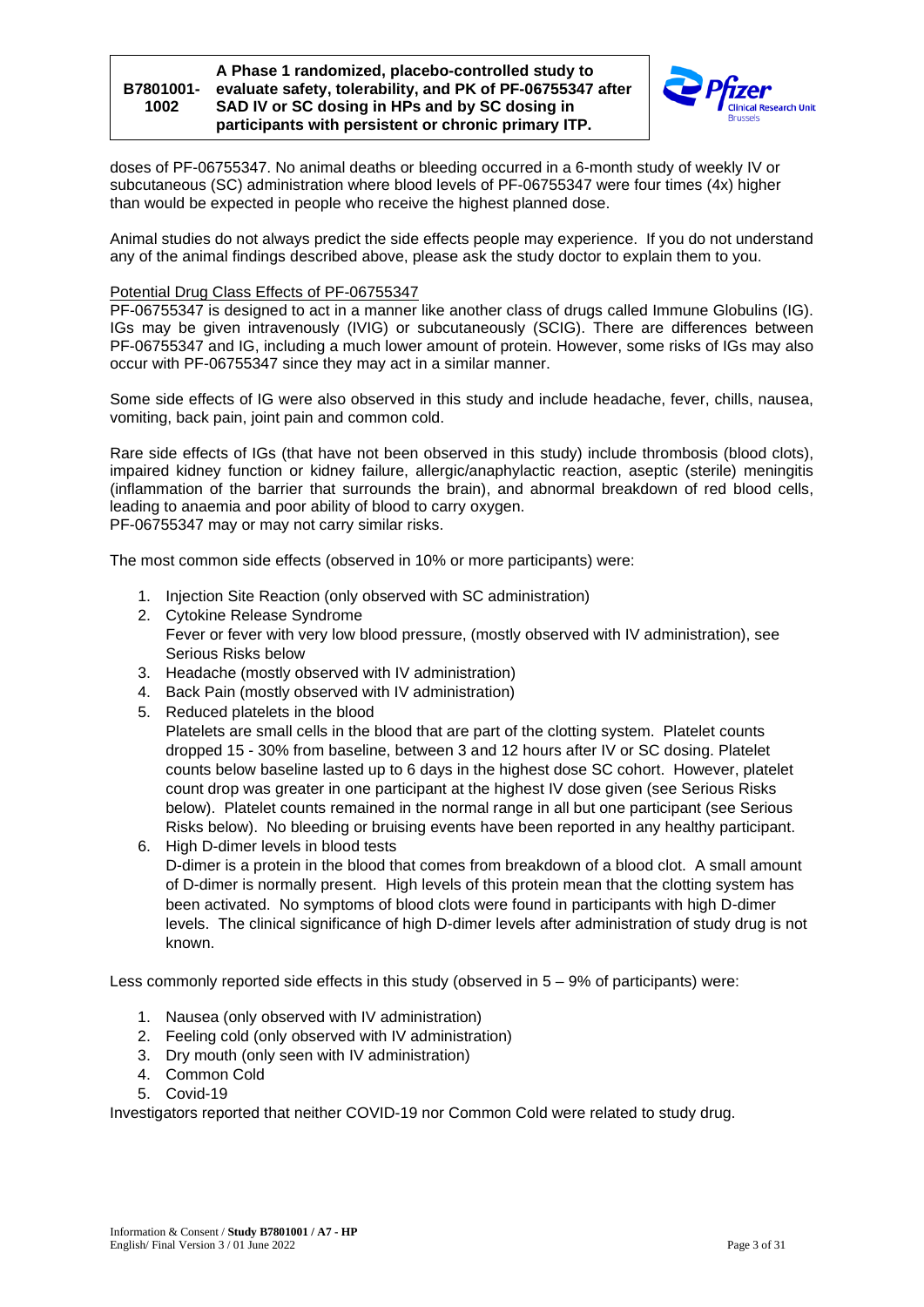

#### **Serious risks seen in the study with PF-06755347 include:**

Cytokine Release Syndrome (fever with very low blood pressure)

One participant developed fever, headache, and low blood pressure in the first 4 hours after receiving an IV dose of study drug. Fever, low blood pressure and headache all resolved promptly after he received IV fluids and a single IV dose of hydrocortisone, with complete recovery to his previous state of health. He completed the study.

Another participant developed fever about 4 hours after receiving the highest IV dose of PF-06755347 used in the study. He had headache, nausea, vomiting, and a rapid heart rate. He became very lightheaded while walking to the bathroom and needed assistance returning to his bed. The lightheadedness resolved after he lay down. Fever, nausea, vomiting and rapid heart rate resolved within 12 hours. His platelet count dropped below the normal range to a low of 115,000/mcL, which was a drop of 30 - 40% from baseline. The low platelet count began about 3 hours after dosing and lasted 2 days. These platelet counts would not be expected to increase the risk of bleeding. D-dimer values were extremely elevated through the first 48 hrs hours after dosing. D-dimer levels returned to normal by 72 hours. This participant experienced no bleeding events and had no clinical evidence of blood clots.

If you experience any of the above side effects, contact the study doctor and/or seek medical care. If you do not understand what all these side effects mean, please ask the study doctor or staff to explain them to you.

PF-06755347 is investigational and all its side effects are not known. There may be rare and unknown side effects. These could include reactions that may be life-threatening. It is important that you report all side effects as soon as they occur. You should report them whether you believe they are caused by the study drug.

If you experience any significant side effects, you should use caution by:

- Avoid using stairs
- Not driving a car
- Not swimming or bathing in a tub
- Not working with machinery or at heights

You may form antibodies to PF-06755347. An antibody is a type of protein. Antibodies help protect the body against attack by bacteria and viruses. There is also a chance that if you have these antibodies, this study drug or similar ones may not work for you in the future.

All drugs have a potential risk of an allergic reaction. If not treated promptly, it could become lifethreatening.

You should get medical help and contact the study doctor right away if you think you have any of the following symptoms of a serious allergic reaction:

- Trouble breathing
- Wheezing
- Difficulty swallowing
- Swelling of the face, mouth, lips, gums, tongue, or neck

Other allergic reactions may include:

- Itchiness
- Rash<br>• Hives
- Hives
- Blisters
- Palpitations (racing heart)
- Chest discomfort/tightness
- Muscle pains/stiffness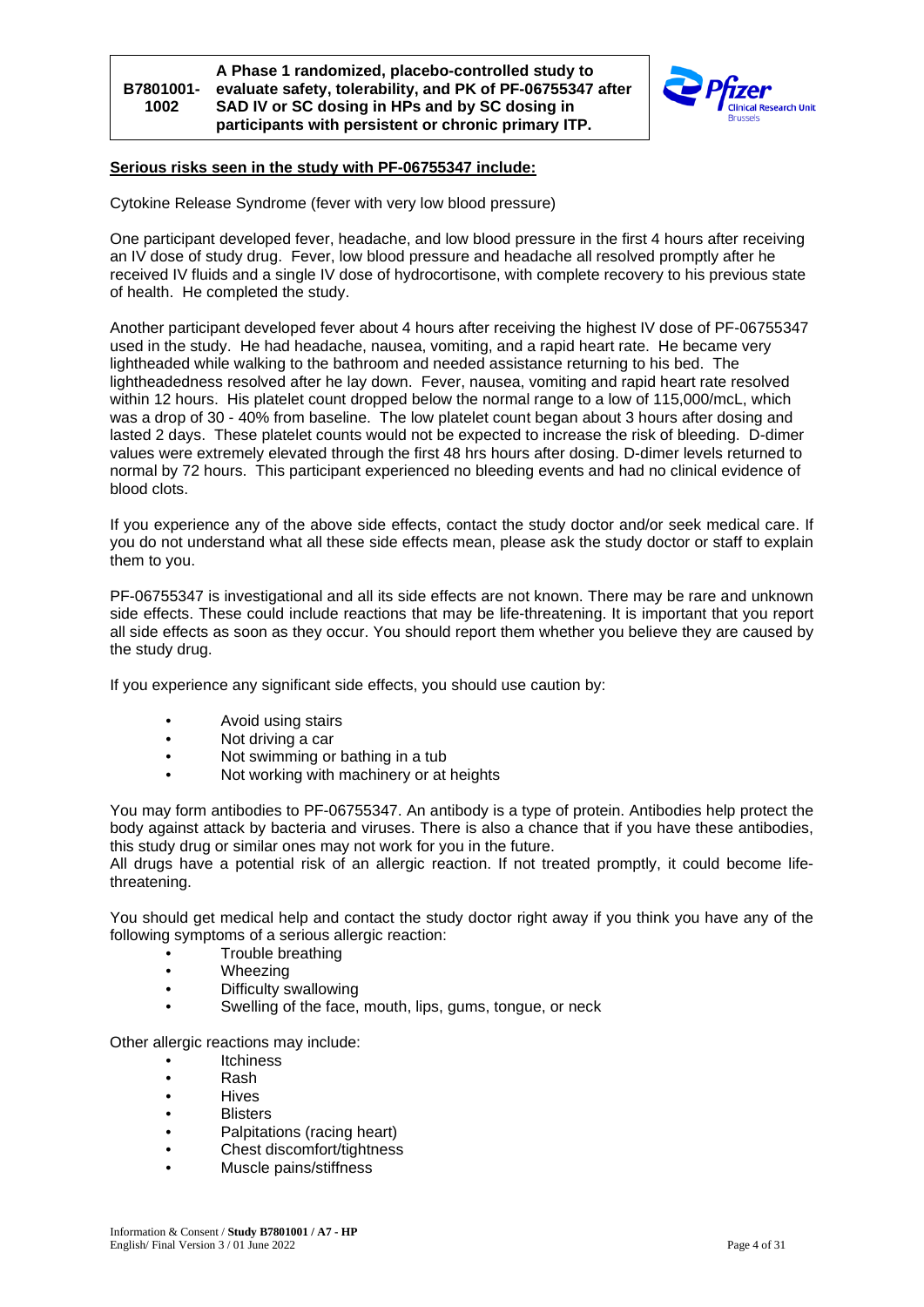

At times, the following may also be symptoms of an allergic reaction:

- Diarrhoea
- Nausea
- Vomiting
- Abdominal pain

Participants will have the following procedures done:

- Catheters will be inserted into a vein of your arm for safety and blood sampling.
- A heart monitor attached to the chest for a continuous reading of heart rhythm and rate
- Blood pressure, temperature and heart rate will be measured.
- A monitor will be placed on a finger to sense the amount of oxygen in your blood.

Participants who experience a significant side effect during the study may have the following additional procedures done:

- A catheter may be inserted into a vein in your arm so that you may be given IV fluids and/or medications
- Other tests or treatment may be administered as necessary for your safety including, but not limited to, additional blood draws, and collection of urine, stool, or other bodily fluids. Depending on the severity of your symptoms, you may be referred to outside medical providers or a hospital for additional evaluation and/or treatment

If you are not honest about any side effects, you have during the study, you may be harmed by staying in the study.

The effects of the study drug on the following are not known:

- Sperm
- Pregnancy
- Unborn child

Definitive studies of PF-06755347 on reproduction in animals have not been completed. The effects of the study drug on male or female fertility are not known at this time.

As a man, you should not donate sperm through the end of the study. You should use a male condom during sexual relations. If your sexual partner is a woman who is or could become pregnant, she should use highly effective contraception.

Other currently unknown risks and discomforts could appear. It is therefore very important that any new health problem is quickly reported to the doctor, regardless of whether you think it has to do with the study or not.

As with any study medicines research, unexpected side effects may occur. If any significant findings or side effects were to come to light during this study, you would be notified.

In this case, you will be asked to sign either an addendum to the consent form or a new informed consent form.

The study medicines will not be available after the study has ended.

### **Course of the study**

### **1. COHORTS 1 TO 6 (ALREADY COMPLETED)**

For participants in Cohorts 1 **to 6** the study was planned to last for approximately 13 weeks and included:

- A selection examination;
- 1 treatment period of 10 days and 9 nights in the PCRU (from Day -2 to Day 8);
- 5 outpatient visits, occurring approximately 11, 15, 22, 29 and 36 days after the administration of the drug.

We could have asked to return to the PCRU for one additional outpatient visit after the last visit on Day 36 to collect blood samples for immunogenicity and safety assessments.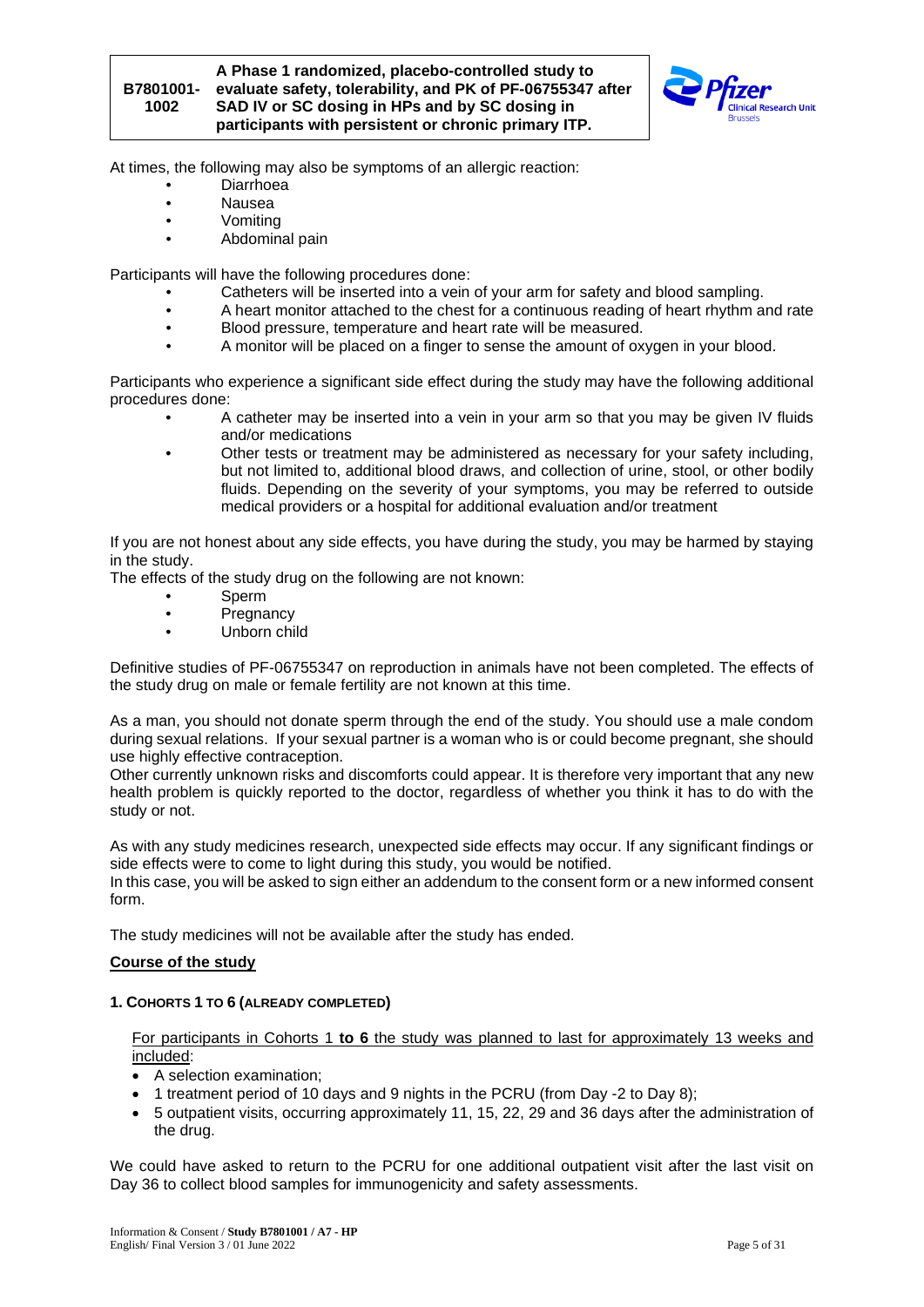

# **2. COHORTS 7 TO 12**

For participants in Cohorts **7 to 12** the study is planned to last for approximately 19 weeks and includes:

- A selection examination;
- 1 treatment period of 10 days and 9 nights in the PCRU (from **Day -2\*** to Day 8);
- (\*Admission may be on Day -2 or Day -1 depending on the events.)
- 7 outpatient visits, occurring approximately 11, 15, 22, 29, 36, 50 and 71 days after the administration of the drug.

We may ask you to return to the PCRU for one additional outpatient visit after your last visit on Day 71 to collect blood samples for immunogenicity and safety assessments.

#### **3. SCREENING EXAMINATION**

Before being allowed to take part in the study, you will undergo a complete medical examination, specifically an ECG as well as a blood pressure and heart rate measurements. Blood and urine samples (**for which you must have been fasting for at least 12 hours**) will be taken for laboratory tests and to screen for drugs. You will nevertheless be allowed to drink water.

A blood sample test will be also carried out for tuberculosis detection and a chest x-ray will be required as well.

You will also complete a questionnaire about your participation in clinical studies in the 365 days preceding this screening examination.

For hygiene reasons, you are requested to take a shower before this visit. To make it easier for the ECG electrodes to adhere to the skin, we ask you not to apply a moisturizing cream on your body.

### **4. STUDY PERIOD**

If you agree to take part in the study and meet all the conditions required to be enrolled in the study, you will undergo the tests and examinations described below (in sections 4.1-4.2).

For safety reason, procedures may be added at any time during the study to check on your health status.

When participating to the study, you must be able to come to the PCRU within 24 hours if we need to call you in for a check-up. We therefore ask you not to make any travel plans that will prevent you from respecting this condition.

The remainder of your laboratory test samples and of the samples used to determine the study medicine and biomarkers levels may be retained for storage up to 1 year following completion of the study (destroyed after this timeframe or earlier if not used). The samples may be used for evaluation of exploratory safety biomarkers, bioanalytical method, as well as for other internal exploratory purposes related to this study medicine.

### **4.1. Cohorts 1 to 6**

- Physical examination at admission
- Blood and urine samples for laboratory tests (**for which you must have been fasting for at least 4 hours**): at admission on Day -2
- Detection of drugs in urine: at admission on Day -2
- Continuous cardiac monitoring on Day -2 during at least 2 hours and on Day 1 during at least 8 hours.
- Triplicate Electrocardiogram: 10 measurements
- Single Electrocardiogram: 3 measurements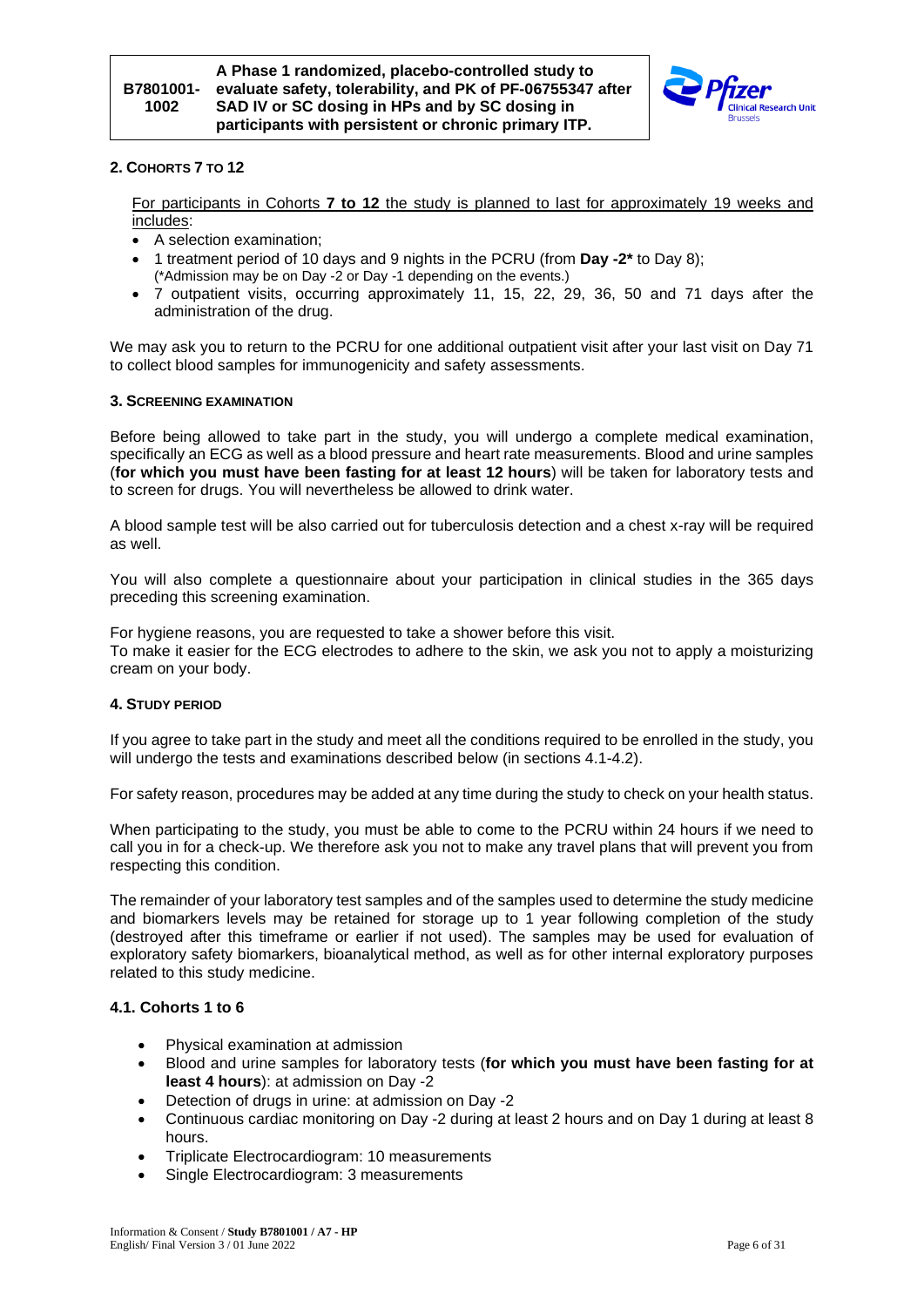

- Monitoring of the level of oxygen in the blood: 21 measurements (see Oximetry in the section "Specific features of the study" page [12\)](#page-11-0)
- Blood pressure, pulse rate, temperature: 20 measurements
- Triplicate blood pressure, pulse rate, temperature: 1 measurement
- Blood and Urine for laboratory tests: up to 16 samples
- Blood samples to determine the concentrations of the drug, biomarkers, and the immunogenicity: up to 18 occurrences
- Banked Biospecimen blood sample: 1 sample on Day 1
- Intravenous administration of the drug on Day 1
- Observation of the site where the drug is administered: 14 times

# **4.2. Cohorts 7, 8, 9 ,10 (optional), 11 (optional) and 12 (optional, Japanese)**

- Physical examination at admission
- Blood and urine samples for laboratory tests **(for which you must have been fasting for at least 4 hours**): at admission
- Detection of drugs in urine: at admission
- Triplicate Electrocardiogram: 8 measurements
- Single Electrocardiogram: 5 measurements
- Monitoring of the level of oxygen in the blood: 23 measurements (see Oximetry in the section "Specific features of the study" page [13\)](#page-12-0)
- Blood pressure, pulse rate, temperature: 16 measurements
- Triplicate blood pressure, pulse rate, temperature: 1 measurement
- Blood and Urine for laboratory tests: up to 14 samples
- Blood samples to determine the concentrations of the drug, biomarkers, and the immunogenicity: up to 18 occurrences
- Banked Biospecimen blood sample: 1 sample on Day 1
- **Subcutaneous** administration of the drug on Day 1
- Observation of the site where the drug is administered: 15 times

#### **5. TREATMENTS ADMINISTERED DURING THE STUDY**

The planned treatments are:

5.1 Cohort 1 to Cohort 6

Single dose of PF-06755347 and placebo administered by intravenous infusion:

- **Cohort 1**  0.01 mg/kg of PF-06755347 or placebo;
- **Cohort 2**  0.03 mg/kg of PF-06755347 or placebo;
- **Cohort 3**  0.1 mg/kg of PF-06755347 or placebo;
- **Cohort 4**  0.3 mg/kg of PF-06755347 or placebo;
- **Cohort 5**  1 mg/kg of PF-06755347 or placebo;
- **Cohort 6**  0.7 mg/kg of PF-06755347 or placebo.

# **5.2. Cohorts 7, 8, 9 ,10 (optional), 11 (optional) 12 (optional, Japanese)**

The planned treatments are a single dose of PF-06755347 or placebo administered by subcutaneous injection.

- **Cohort 7** 25 mg of PF-06755347 or placebo;
- **Cohort 8** 50 mg of PF-06755347 or placebo;
- **Cohort 9** 100 mg of PF-06755347 or placebo;
- **Cohort 10** 200 mg of PF-06755347 or placebo;
- **Cohort 11** 300 mg of PF-06755347 or placebo;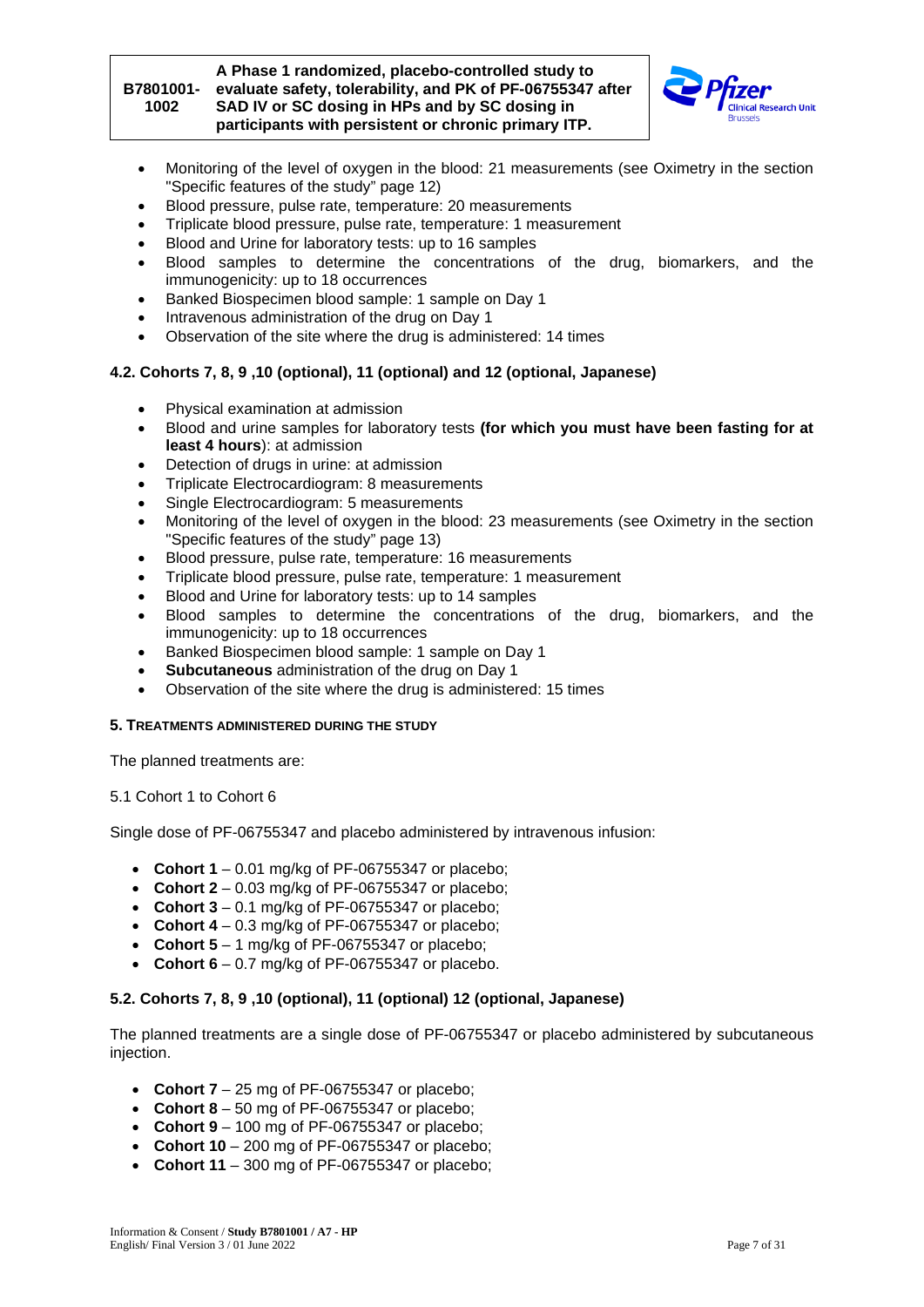

• **Cohort 12** – a dose less than or equivalent to a dose studied in previous cohorts and deemed safe and well tolerated of PF-06755347 or placebo.

### **5.3 For all cohorts:**

Only one single participant will be dosed at a given time, the next dosing will only happen after a 96 hour safety monitoring period.

In total there will be a minimum of **120 hours** between each participant to allow for review of **96 hours** safety data.

All participants within each cohort will be dosed using a sequential dosing scheme.

The highest dose during this study will not exceed 1 mg/kg of PF-06755347 (for IV) and 300 mg (for SC).

Neither you nor the PCRU personnel will know whether you are receiving PF-06755347 or Placebo during the period in progress, but the staff will be able to obtain the study medicine identity if necessary.

PF-06755347/placebo will be administered in a random distribution determined by computer, which is also called randomization.

#### **Contraception and pregnancy**

#### **At each visit to the PCRU, we will check that you are using the appropriate contraception.**

If you have a partner, you may take part in this study on condition that you use condoms during your participation in the study and for the duration of the study until last contact. So, you will amongst others prevent the possible transfer of the drug through the semen during the study.

In addition to that, if your partner is a woman, she will have to use one of the following contraception methods:

- Intrauterine device (IUD) or Intrauterine hormone-releasing system (IUS)
- hormonal contraception

OR has had bilateral tubal ligation/bilateral salpingectomy or bilateral tubal occlusive procedure

#### **If you have had a vasectomy more than six months ago, or if your partner is post-menopausal or surgically sterilised, she will not need to use the contraception methods set forth above.**

Taking the study medicine could bring about an unknown risk for an embryo, foetus or could negatively affect the quality of the sperm. It is important that you tell us if your partner is pregnant or if you plan to conceive during the study and up to completion of the study. You commit to inform your partner about your taking part in this study and the potential risks for an embryo or foetus.

You cannot donate sperm up to completion of the study.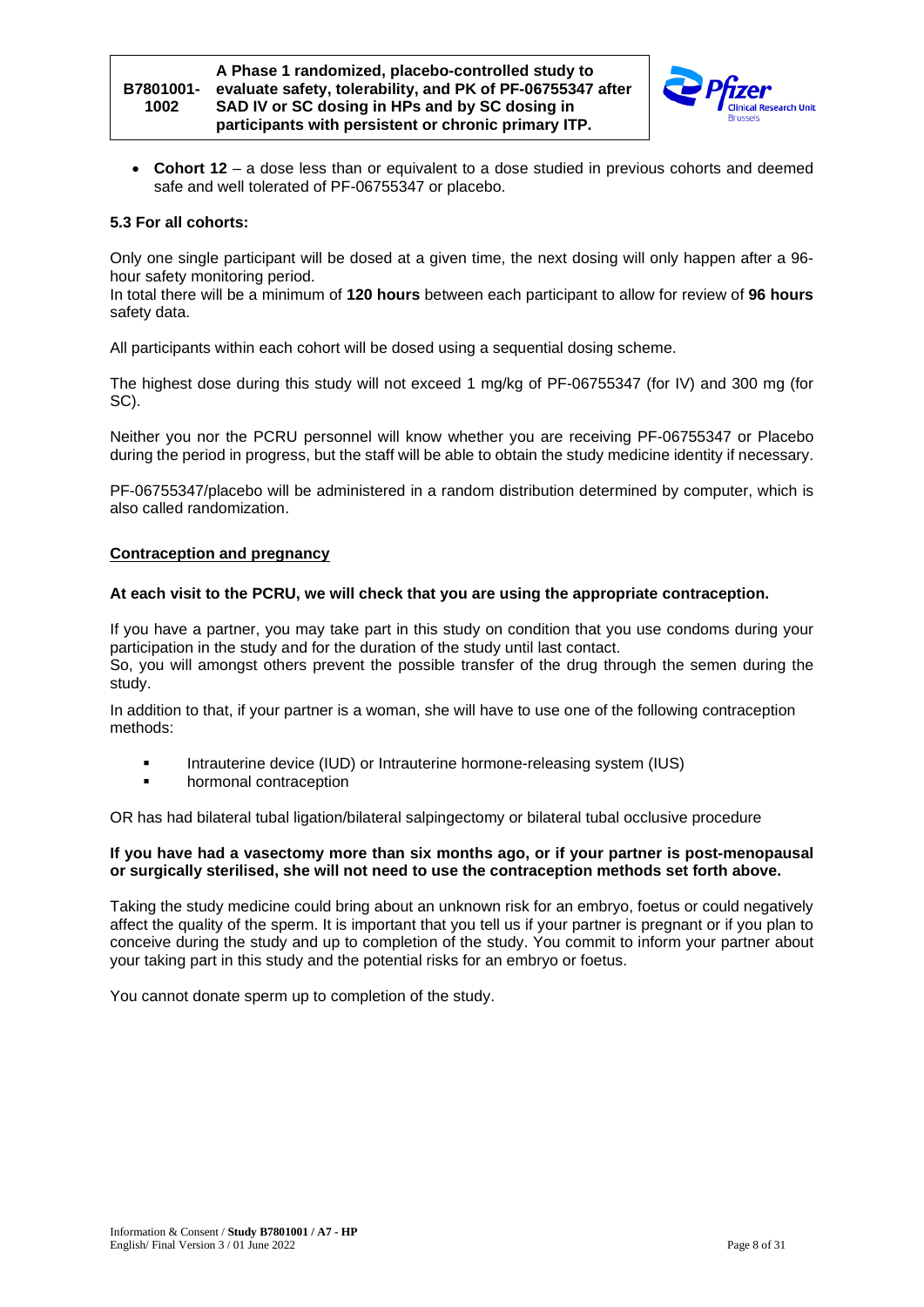

#### **PREGNANCY FOLLOW UP**

If your partner becomes pregnant during the study, please inform the study doctor immediately. The study doctor will ask if you/your partner or your pregnancy doctor is willing to provide updates on the progress of the pregnancy and its outcome. If you/your partner agree, this information will be provided to the study sponsor for safety monitoring follow-up.

#### **Benefits**

You will not personally derive any benefit from your participation in this study, but the results obtained could be very important for the development of drugs and treatments which will benefit other people.

#### **Withdrawal from the study**

Your participation is voluntary, and you are entitled to withdraw from the study for any reason, without having to justify your decision. Nevertheless, it may be useful for the investigator and for the sponsor of the study to know if you are withdrawing from the study because the constraints or discomfort of the treatment are too great (too many uncomfortable side effects, for example).

You may be asked if this decision to withdraw is just to stop receiving the study medicine or also to stop taking part in study procedures and/or post treatment study follow-up. If you agree to continue with the follow up part of the study, information about your health will continue to be collected as described above in the procedures.

If you disagree to continue with the follow up part of the study, you must inform the study doctor in writing.

The sponsor will use information and samples already collected from you in the study before your withdrawal.

It is also possible that the investigator withdraws you from the study because he/she thinks it is better for your health or because he/she finds out that you are not following the instructions given to participants.

Finally, the competent national or international authorities, the Ethics Committee that initially approved the study or the sponsor may decide to interrupt or discontinue the study because the information gathered shows that the investigational treatment causes more side effects or more serious side effects than anticipated, or for any other reason, such as, for example, the decision to stop research and development of the study medicine.

#### **Samples of biological material collected during the study**

#### **1. BANKED BIOSPECIMEN SAMPLE**

A 4 mL blood sample will be collected at Day -2 to study your biology (such as DNA, RNA, proteins, and metabolites see glossary page [14\)](#page-13-0) to understand subjects' responses to the study medicines (such as safety findings or drug level). This sample is called "Pharmacogenomic banked biospecimen".

In addition, a 2.5 mL blood sample will be collected 8 times for **Cohorts 1 to 6** and 9 times for **Cohorts 7 to 12**.

These samples are called "Banked Biospecimen(s)"

The samples will be held by Pfizer for up to 50 years. Research results will not be communicated to you or your doctor.

Specimens will be stored in a Pfizer-designated facility, which is currently located at 2910 Fortune Circle West, Suite E, Indianapolis, Indiana, 46241 in the United States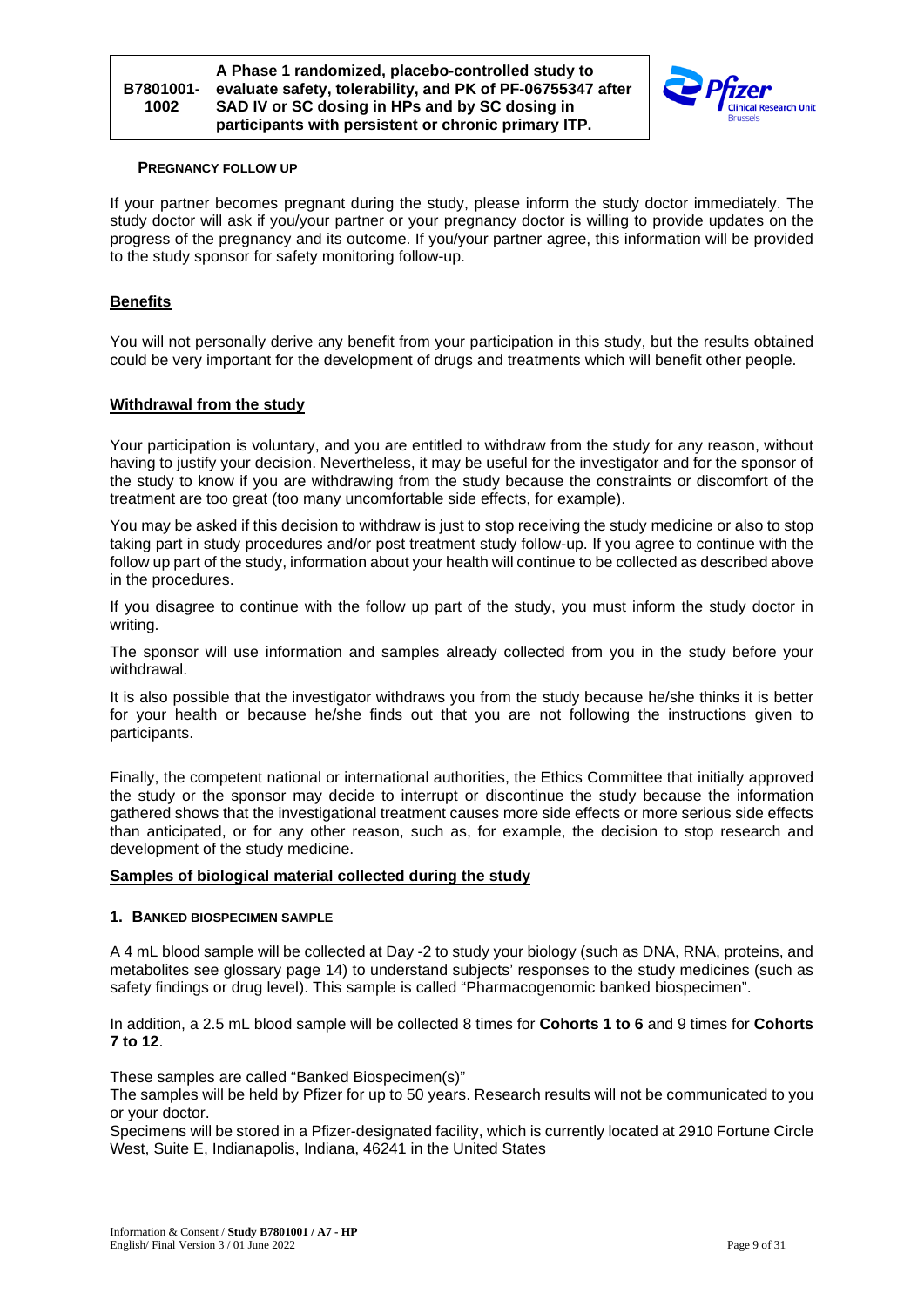

The samples taken of your biological material are considered to be a "donation" and you should know that, as a matter of principle, you will not receive any financial benefit (royalties) related to the development of new therapies derived from the use of your donation of biological material and that could have commercial value.

If you withdraw your consent for participation in the study, you may contact the investigating physician to have the unused portion of your sample destroyed. The results obtained based on your samples before the withdrawal of your consent will remain the property of the sponsor of the study.

#### **2. OPTIONAL USE OF YOUR BANKED SAMPLE**

See section **"ADDITIONAL CONSENT REQUEST USE OF BIOLOGICAL SAMPLES FOR ADDITIONAL RESEARCH"** page [23.](#page-22-0)

### **If you take part in this clinical study, we ask you:**

- To cooperate fully in the smooth running of this study.
- $\triangleright$  Not to conceal any information relating to your state of health, the medication you are taking or the symptoms you are experiencing.
- $\triangleright$  Not to take part in other clinical study involving an investigational treatment, be it a medicinal product, a medical device, or a procedure, while taking part in this study.
- To carry the "emergency card" with you at all times. This is imperative for your safety in the event of emergency care in an institution that does not know you. This card states that you are taking part in a clinical study. It also mentions a telephone number that you may call in an emergency. You should return this card to us at the end of the study.

#### **Contact**

If you need further information, but also if you have problems or concerns, you can contact the Pfizer Clinical Research Unit on the following telephone number +32 (0)2/556 70 02.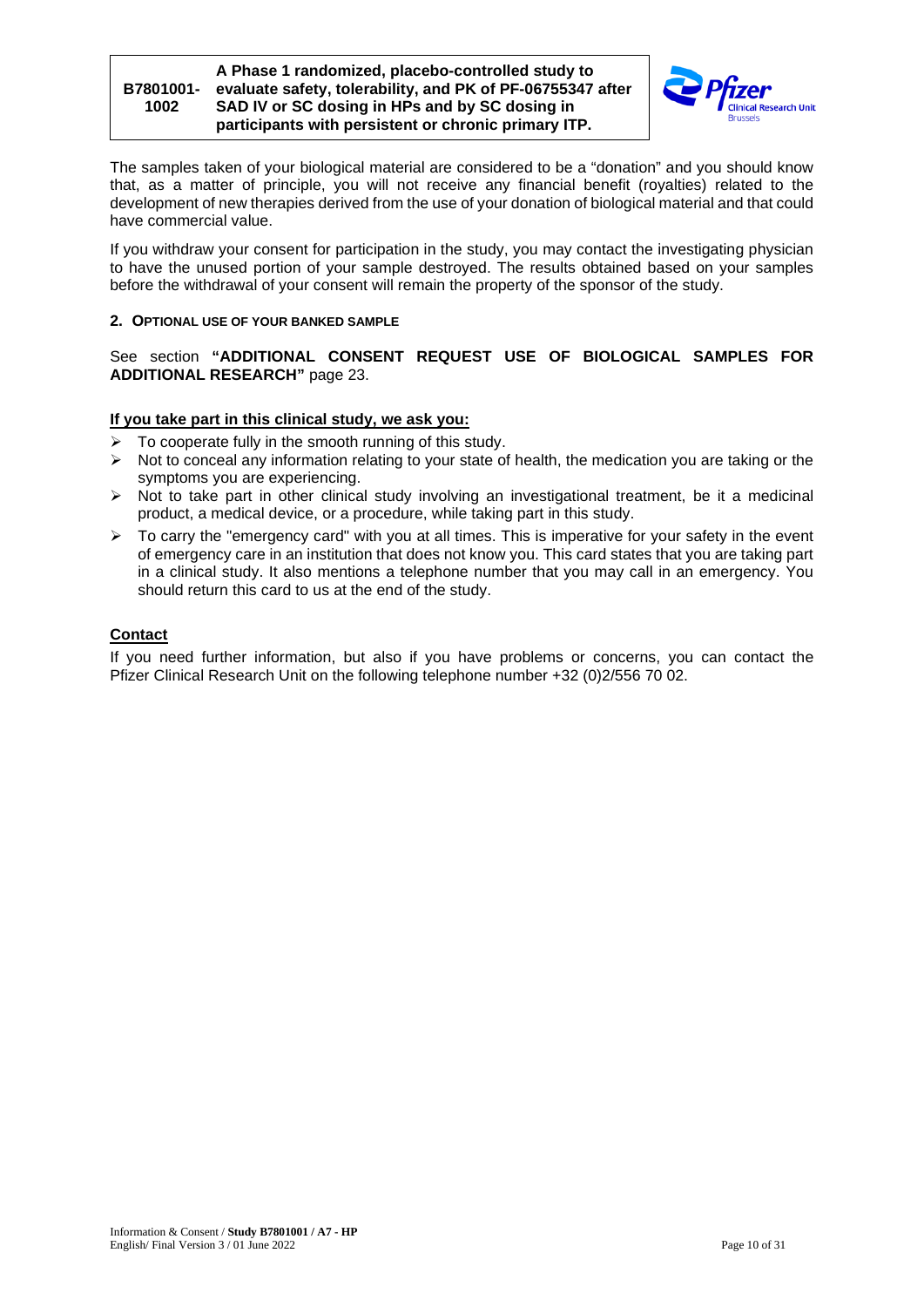

# **II. Supplementary information**

# <span id="page-10-0"></span>**Restrictions**

You should avoid all medications including non-prescription medicines bought, including vitamins, extracts of plants, homeopathic medicines, and medicinal herbal teas, in the four weeks before the study, throughout the study and up to the day of final payment. If you fall ill and require treatment, please contact the Unit immediately. You will be told what treatment you may undergo or whether it is possibly preferable to discontinue the study.

You must also avoid consuming any alcoholic drinks, stimulants (such as coffee, tea, chocolate, or beverages containing caffeine or theine), bread or cakes containing poppy seeds:

- from 24 hours before the screening examination until the results of your tests are known, *then*
- from 24 hours before the start and throughout each study period, **and lastly**
- from 24 hours before the check-up visit and up to the day of final payment.

You must also avoid any strenuous physical exercise:

- from 48 hours before the screening examination until the results of your tests are known. *and*
- from 48 hours before the start and throughout each study period, **and lastly**
- from 48 hours before the check-up visit and up to the day of final payment.

#### **Exclusions**

**1. SPECIFIC EXCLUSIONS FROM THIS STUDY**

You may not take part in this study if:

- You are outside of the age limits (18-55 years) or weight limits (minimum of 50 kg), or you are outside of the limits of the Body Mass Index (17.5 - 30.5 kg/m2).
- You show signs of active, latent, or inadequately treated tuberculosis.
- You show signs of general infections, heart failure or cancer.
- You have recurrent infections, or you had an infection recently.
- You have a history of coagulation disorders (e.g., thrombosis, bleeding).
- You have a history of autoimmune disorders and other conditions that compromise or impair the immune system (including but not limited to Crohn's Disease, rheumatoid arthritis, scleroderma, systemic lupus erythematosus, Graves' disease).
- You have a history of migraine.
- You have a history of dyslipidaemia.
- You have received live vaccines within the 28 days prior to the screening visit.

Additional criterion for participants in the Japanese cohort only: Japanese participants who do not have four Japanese biologic grandparents born in Japan.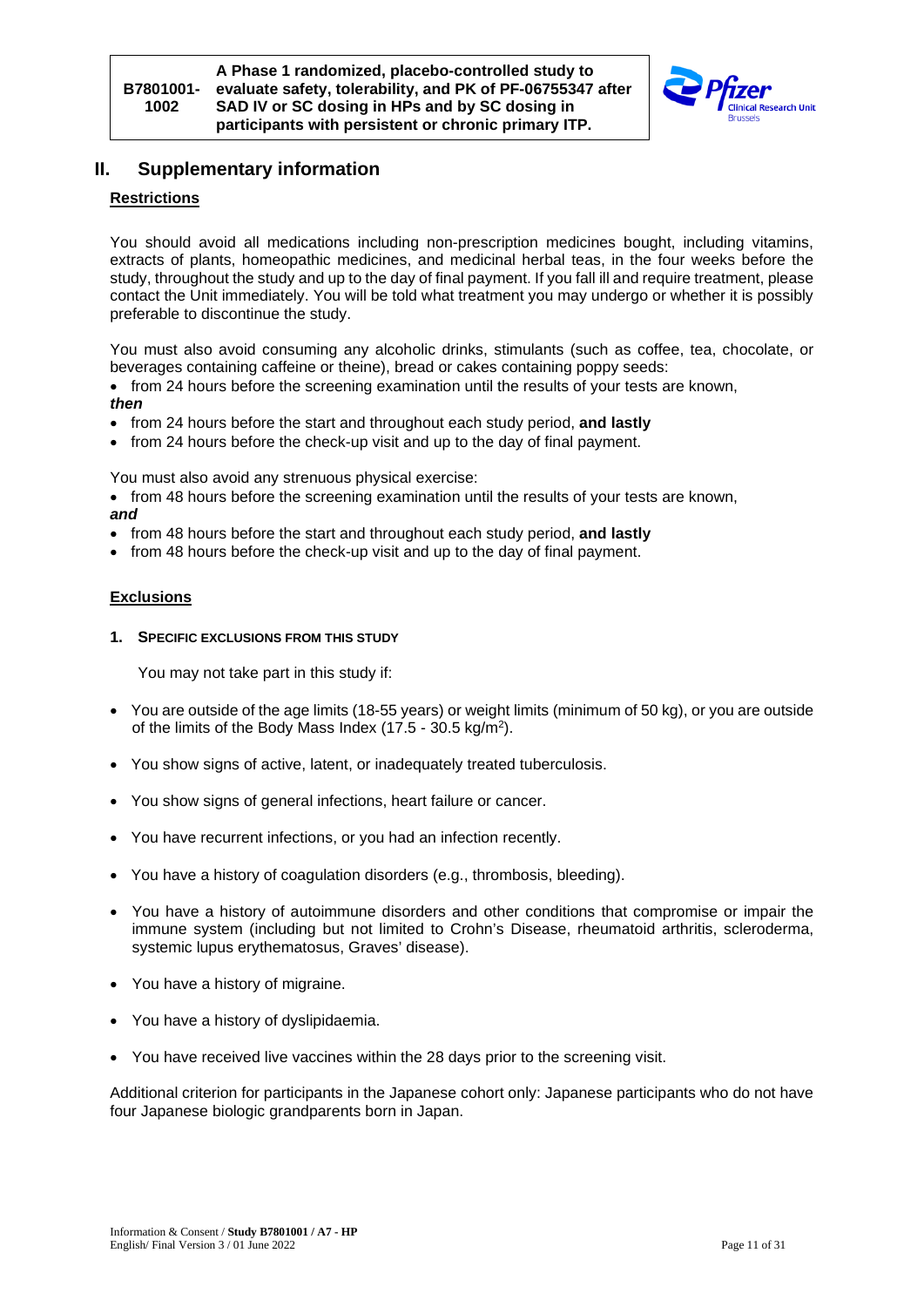

#### **2. COMMON EXCLUSIONS TO MOST OF THE STUDIES**

You may not take part in this study if:

- You are regularly taking medications, or you are suffering from a chronic illness.
- You are suffering from asthma or from any allergy to a medicine.
- You are suffering from any treated or symptomatic, seasonal allergies (hay fever) during the study.
- You smoke more than 5 cigarettes a day, or an equivalent quantity of tobacco
- You have taken part in another clinical study involving investigational medicines within the last 30 days. An approved COVID-19 vaccine is considered as a concomitant medication. Due to the potential for interference with vaccine efficacy, the last dose of an approved COVID-19 vaccine must be completed 28 days prior to dosing with PF-06755347.
- You have given blood, plasma, or constituent elements of blood during the two months preceding the study or you intend to be a donor in the two months following the end of the study (Red Cross standard to guarantee blood cells regeneration).
- You have taken or you are taking drugs.
- You think you are at risk of being infected with the AIDS virus, hepatitis B or C.

#### <span id="page-11-0"></span>**Specific features of the study**

#### **1. BLOOD VOLUME**

The total quantity of blood taken during the study will be approximately **445** mL for Cohorts **1 to 6**, **490** mL for Cohorts **7 to 12** and **482** mL for the Cohorts **13-14**.

The times for taking blood may change. Additional blood samples may be added provided the total volume of 550 mL is not exceeded.

Your body will quickly build up again this quantity of blood during the study.

#### **2. INJECTION SITE CHECK**

To be able to evaluate the tolerability of the study medicine we will examine the site of injection using a specific non-invasive test using a scale (for example: pain, skin reaction, etc.…). This test will be performed several times during the study.

#### **3. PICTURES**

Pictures of the injection site should be taken. You will not be identifiable.

#### **4. INTRAVENOUS CATHETER**

A catheter is a thin flexible tube that can be inserted into a blood vessel (artery or vein), enabling blood samples to be taken or liquid to be injected.

The catheter will be placed on Day 1 in a vein in your forearm. You could feel a little pain when the catheter is placed.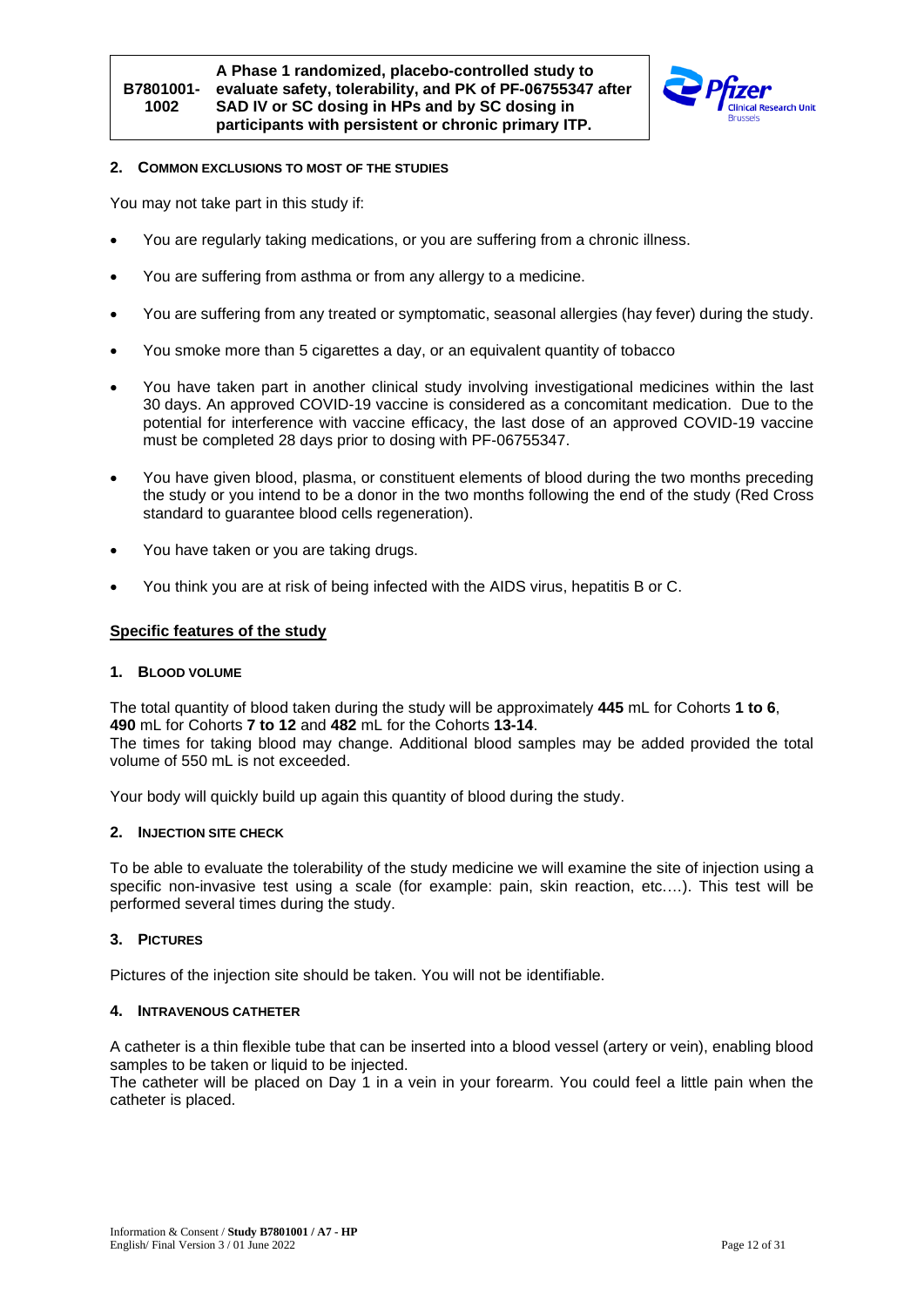

#### **5. SUBCUTANEOUS ADMINISTRATION**

PF-06755347 will also be administrated subcutaneously (under the skin) in possibly several locations of your body, such as the arms, thigh, or abdomen. During a subcutaneous injection, a needle is inserted under the skin, rather than into a vein, which allows the fluid to slowly enter the injection site. The injection sites will be determined by the PCRU staff.

#### <span id="page-12-0"></span>**6. OXIMETRY**

We will ask you to wear an electrode on your finger. This electrode will enable us to determine the percentage of oxygen circulating in your blood. This analysis is completely painless.

#### **7. CHEST RADIOGRAPHY**

We will ask you to go to a radiology centre. The aim of this radiography is to exclude signs of active, latent, or inadequately treated tuberculosis, general infections, heart failure or cancer. This analysis is completely painless.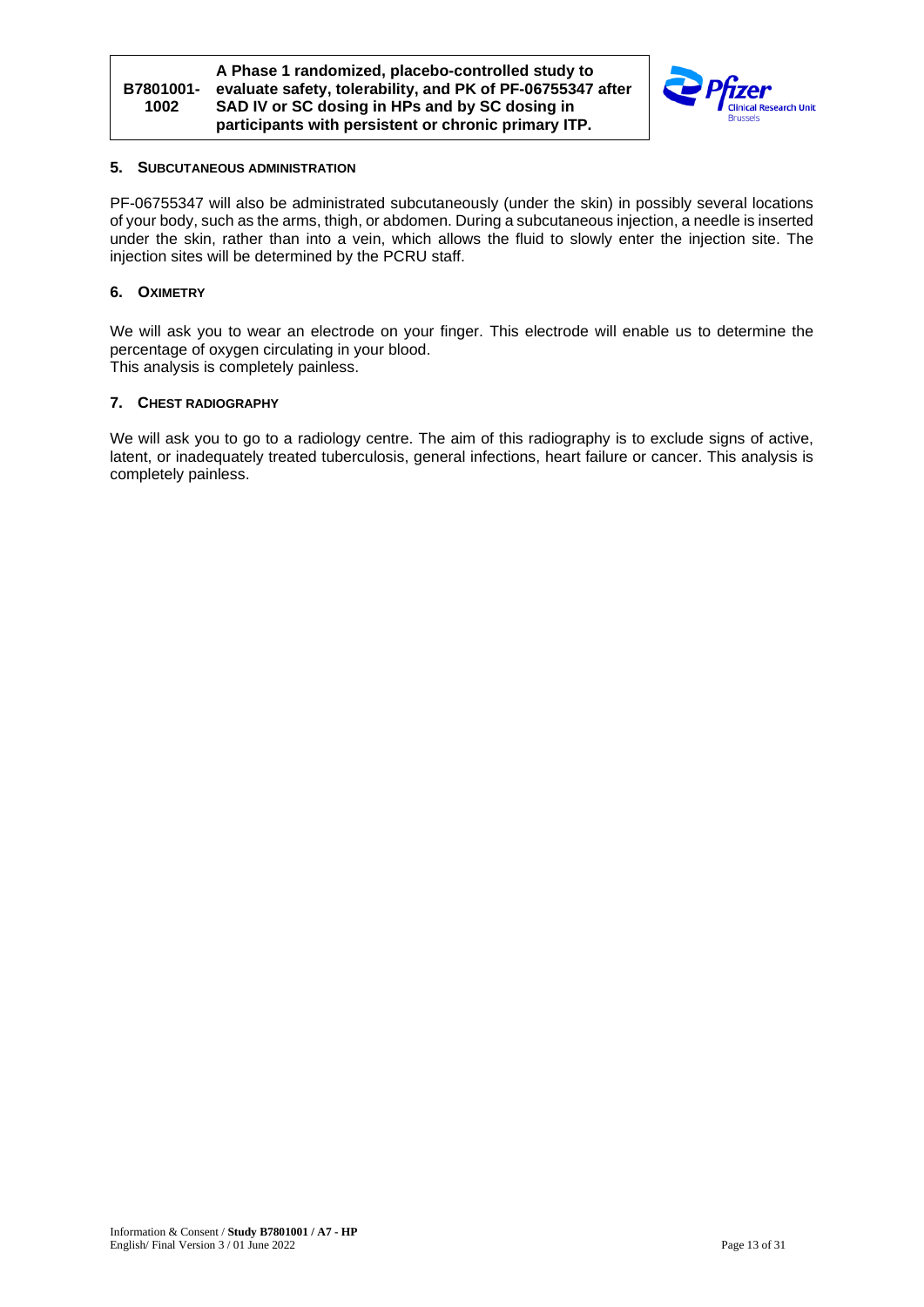

# <span id="page-13-0"></span>**Glossary**

**Antibodies:** Proteins able to recognize molecules or pathogens, such as bacteria and viruses, as a harmful agent in your body.

**Bilateral salpingectomy:** Surgical removal of the fallopian tubes.

**Bioanalytical method:** Techniques used to measure the quantity of study medicine, metabolite, biomarkers, or proteins.

**Biobank:** Reserve of biological samples

**Biomarker:** A biomarker is a characteristic objectively measured and evaluated as an indicator of a disease or of the action of a medicine. Thus, for example, glucose is a biomarker for diabetes, and blood pressure is a biomarker for arterial hypertension (high blood pressure).

**Body Mass Index:** The Body Mass Index is calculated by dividing your weight (in kg) by your height (in m) squared. In practice, you just need to divide your weight by your height and then once again divide the result by your height. For example, if you are 1.70 m tall and you weigh 70 kg, your BMI index will be 24. This is calculated as follows: 70 kg  $/$  1.70 m = 41 and 41  $/$  1.70 m = 24.

**Chronic inflammatory demyelinating polyneuropathy (CIDP):** rare and progressive autoimmune disease that affects the nerves in the arms and legs.

**Complement factors:** The complement system is a part of the immune system.

**Cytokines:** Small proteins involved in the immune response signalling.

**DNA:** A molecule that is present in all cells, and which comprises the entire set of information necessary to the development and working of an organism. It is also the support of the heredity because it is wholly or partly transmitted during reproduction. It therefore carries the genetic information (the genotype) and constitutes the genome of living beings.

**Dyslipidaemia:** abnormal amount of lipids (e.g., triglycerides, cholesterol and/or fat phospholipids) in the blood.

**Genotyping:** The proteins that make up the machinery of the human organism are produced from chromosomes. The place on a chromosome that identifies a protein is called a gene. The analysis of a gene is called «genotyping».

**Immunogenicity:** Ability of a substance to induce an immune response

**Metabolite:** Compound resulting from the transformation of a medicine in a cell, in a tissue or in blood.

**Oximetry:** monitor placed on a finger to sense the amount of oxygen in the blood.

**Pharmacodynamics (PD):** The study of what the drug does to the body (mechanism, action).

**Pharmacogenomics:** study of the role of the genome in drug response.

**Pharmacokinetics (PK):** Assessment of the evolution of study drug concentrations in the blood before and after administration.

**Placebo:** is a substance or treatment which is designed to have no therapeutic value and is used as a control in testing new drugs.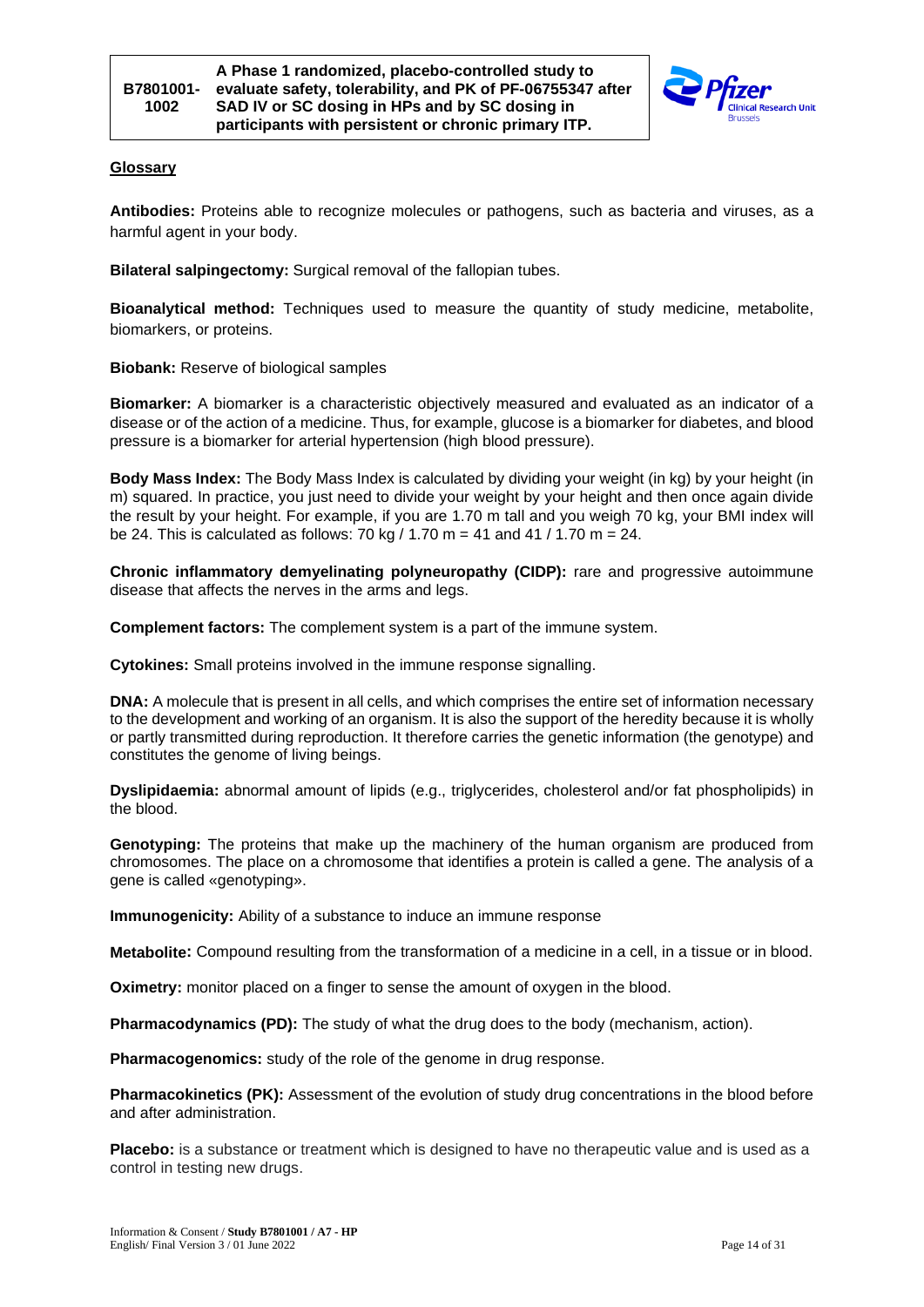

**Plasma:** The liquid portion of the blood that bathes the other blood components (red blood cells, white blood cells, platelets).

**Primary immune thrombocytopenia (ITP):** disorder that can lead to easy or excessive bruising and bleeding. The bleeding results from unusually low levels of platelets — the cells that help blood clot.

**Protein:** Biological molecule composed of amino acids brought to the body through food processing by digestion followed by assimilation by the intestines, among others.

**RNA:** A biological molecule that is present in practically all living organisms, including certain viruses. The RNA is a molecule that is chemically very similar to DNA, and it is also in general synthesised in the cells based on a DNA matrix of which it is a copy. Living cells use RNA as an intermediary support for the genes to generate the proteins they need. The RNA can fulfil numerous other functions and intervene in chemical reactions taking place in the cell.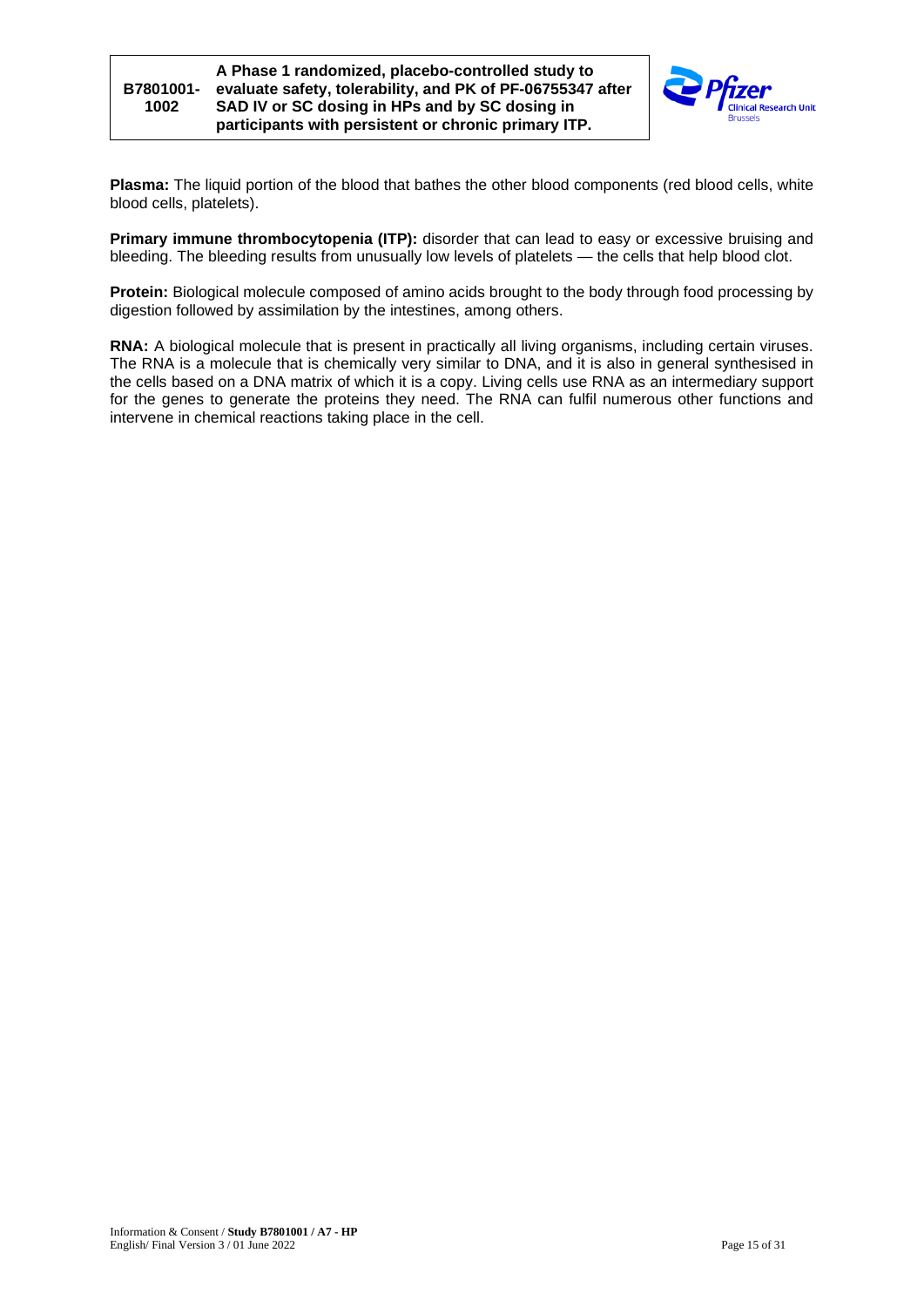

# <span id="page-15-1"></span>**Additional information on protecting participants and their rights in each clinical study**

#### *You must inform the study doctor of:*

- Any medicine or substance that you have taken in the last 28 days, that you are currently taking or that you intend to take;
- Any change in treatment that has taken place during the study;
- Any study exclusion criteria that would apply to you according to the information given by the doctor in charge:
- Any significant illness, past or present, including any consultation you have had with any doctor during the last six months, whether it resulted in medication or a drug prescription;
- Your history of drug taking alcohol consumption or smoking tobacco;
- Your participation in other clinical studies during the last 12 months.

### *Assistance or advice*

This study has been submitted to an independent Ethics Committee 'Comité d'Ethique Hospitalo-Facultaire Erasme-ULB', which has issued a favourable ethical opinion as regards to its implementation. The Ethics Committees are responsible for the protection of the subjects who take part in clinical research in accordance with the Law of 7 May 2004 concerning experiments on humans.

However, the decision as to whether to participate in this study must be your own personal decision. Under no circumstances should you take the Ethics Committee's favourable opinion as an incentive to take part in this study.

If you have any questions, concerns or complaints concerning the role of the Ethics Committee or your rights as a participant in a clinical study, you may contact the Ethics Committee 'Comité d'Ethique Hospitalo-Facultaire Erasme-ULB', on the following number during office hours: 02/555 37 07.

A description of this clinical study will be available on [http://www.ClinicalTrials.gov,](http://www.clinicaltrials.gov/) as required by legislation. This website will not contain information that can identify you. It will be no more than a summary of the results. You can check this website at any time. However, it may be several years before the research results are available online.

The ClinicalTrials.gov website is in English only. If you would like any help in understanding the contents of this website, please talk to your study doctor.

### <span id="page-15-0"></span>*Participant rights*

Before signing, do not hesitate to ask any questions that you consider useful. Take the time to discuss it with a person you trust if you so wish.

Your participation in this study is voluntary and you must remain free from any constraint. This means that you have the right not to take part or withdraw at any time without giving any justification, without losing your legal rights, even if you previously agreed to take part in it.

If you decide to withdraw from the study, we ask you to inform the study doctor and to undergo some follow-up examinations so that we can be sure that you are in good health. The doctor in charge of the study can decide to remove you from the study if she/he deems that it would be harmful for you to continue to continue to take part to it. The study may also be discontinued further to the discovery of new information concerning the product or if the Ethics Committee takes a new decision on the study.

You will be informed of any new data that may influence your wish to take part or not in the study.

If you agree to take part in the study, you must sign the informed consent form. The study doctor, or designee, will also sign this form and will thereby confirm that she/he has provided you with all the necessary information on the study. You shall receive a paper copy of that document.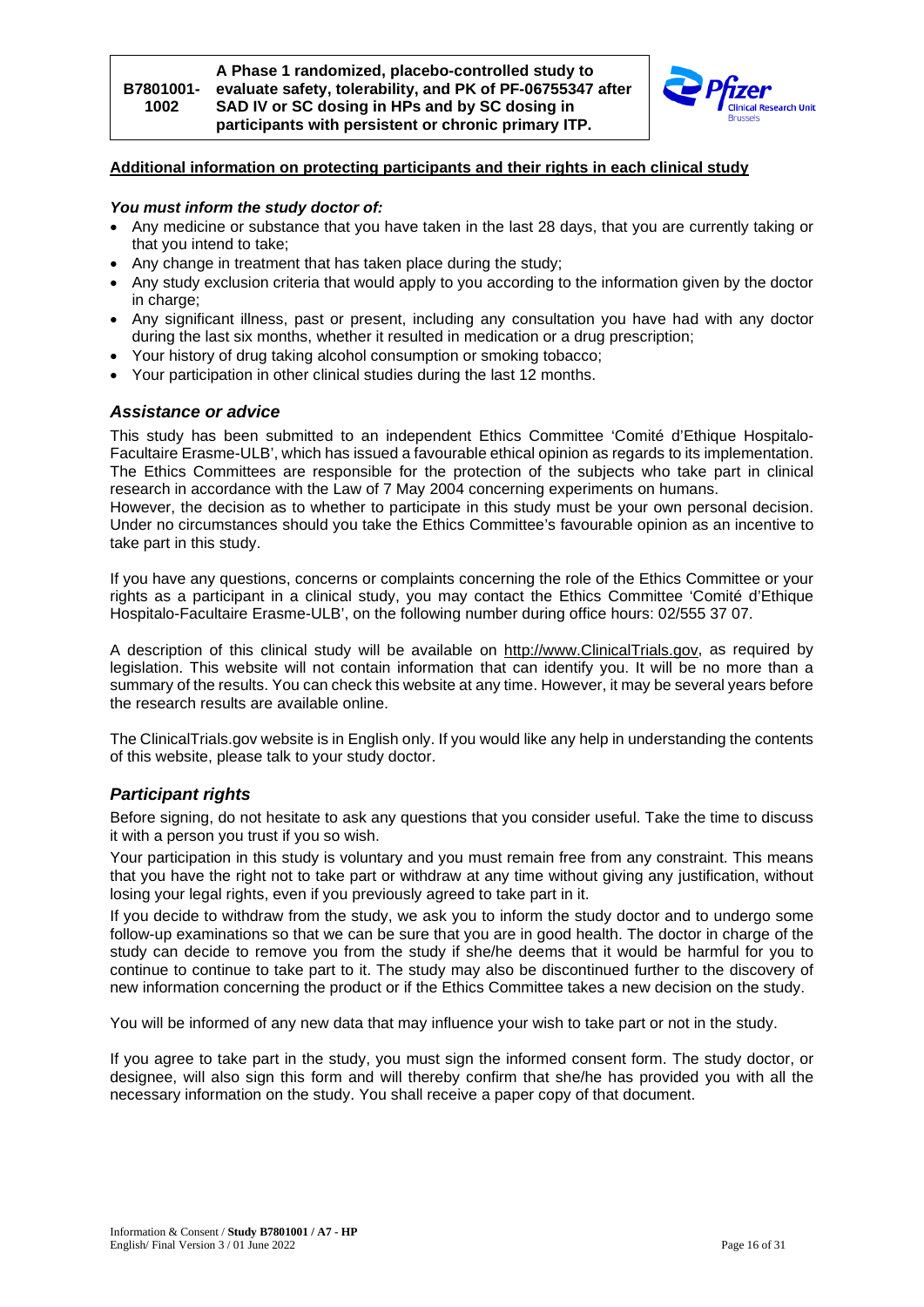



### *Compensation and insurance*

Your compensation for the inconveniences caused by your participation to the study will be available three weeks after the last contact (see point [12](#page-20-0) of the "Participant Agreement and Consent Form").

Any clinical study carries a risk, however small it is. If you suffer damage because of your participation in this study, you (or in the event of death, your dependants) will be compensated for this damage by the study sponsor in accordance with Article 29 of the Belgian Law related to experiments on humans (7 May 2004). You do not have to prove fault for this. In this regard, the sponsor has taken out an insurance policy.

You are therefore asked to report any new health problem to the investigator before consulting another doctor, taking any other medication, or receiving any other medical treatment. If, for any reason, you consult another doctor during this clinical study, you must inform him/her that you are taking part in a clinical study and present your clinical study participant card. This could be important in establishing a diagnosis and treating your complaints.

If the investigator believes that a link with the study is possible (the insurance does not cover the natural progression of your disease or the known side effects of your normal treatment), he/she will inform the study sponsor, which will initiate the declaration procedure to the insurance company. The latter will appoint an expert - if it considers it necessary - to assess whether there is a link between your new health problems and the study.

In the event of disagreement either with the investigator or with the expert appointed by the insurance company and whenever you feel it is appropriate, you or - in case of death - your dependents may bring proceedings against the insurer directly in Belgium (Insurer: Chubb European Group SE, policy number: BECANA07085, Tel: +32 (2) 516 97 11).

The law provides that the insurer may be summoned to appear either before the judge of the location where the event giving rise to the damage occurred, or before the judge of your domicile, or before the judge of the insurer's registered offices.

Provision has been made for insurance to cover research injury liability of the sponsor established in relation to the clinical trial.

### <span id="page-16-0"></span>*Protection of your personal data*

Your participation in the study means that you accept that the study doctor will collect data about you as specified in this document (the "Personal Data") such as name, postal address, email address, phone number, date and place of birth, sex, age, your general practitioner's name (with your consent), bank details, as well as ethnic origin and data relating to your health status, and that the study sponsor (Pfizer) will use this Personal Data for research purposes as specified in this document, and for scientific and medical publications on that research (fully anonymously).

Your Personal Data will be collected, stored, accessed and otherwise processed in compliance with the applicable EU and Belgian laws on clinical trial, and with the applicable EU and Belgian privacy legislations as they may be amended or repealed and replaced from time to time (collectively referred to as "Data Privacy Laws") and as specified in the annex "Supplement related to personal data protection" (p. [26\)](#page-25-0).

You have the right to consult, correct or request deletion of your Personal data by writing to the following address: Participants Recruitment Department, Pfizer Clinical Research Unit, route de Lennik 808, 1070 Brussels. Should communicating your Personal Data potentially jeopardise the results of the study, we may ask you to wait until the end of the study to access these Personal Data.

If you want to ask for removal of Your Personal Data, please send a signed and dated letter to Participants Recruitment Department, Pfizer Clinical Research Unit, route de Lennik 808, 1070 Brussels. Your data will be deleted by Pfizer and will no longer be stored or processed by us (except for your letter requesting the removal – see point G of the "Supplement related to personal data protection"). You will therefore not be able to participate in any of our future studies.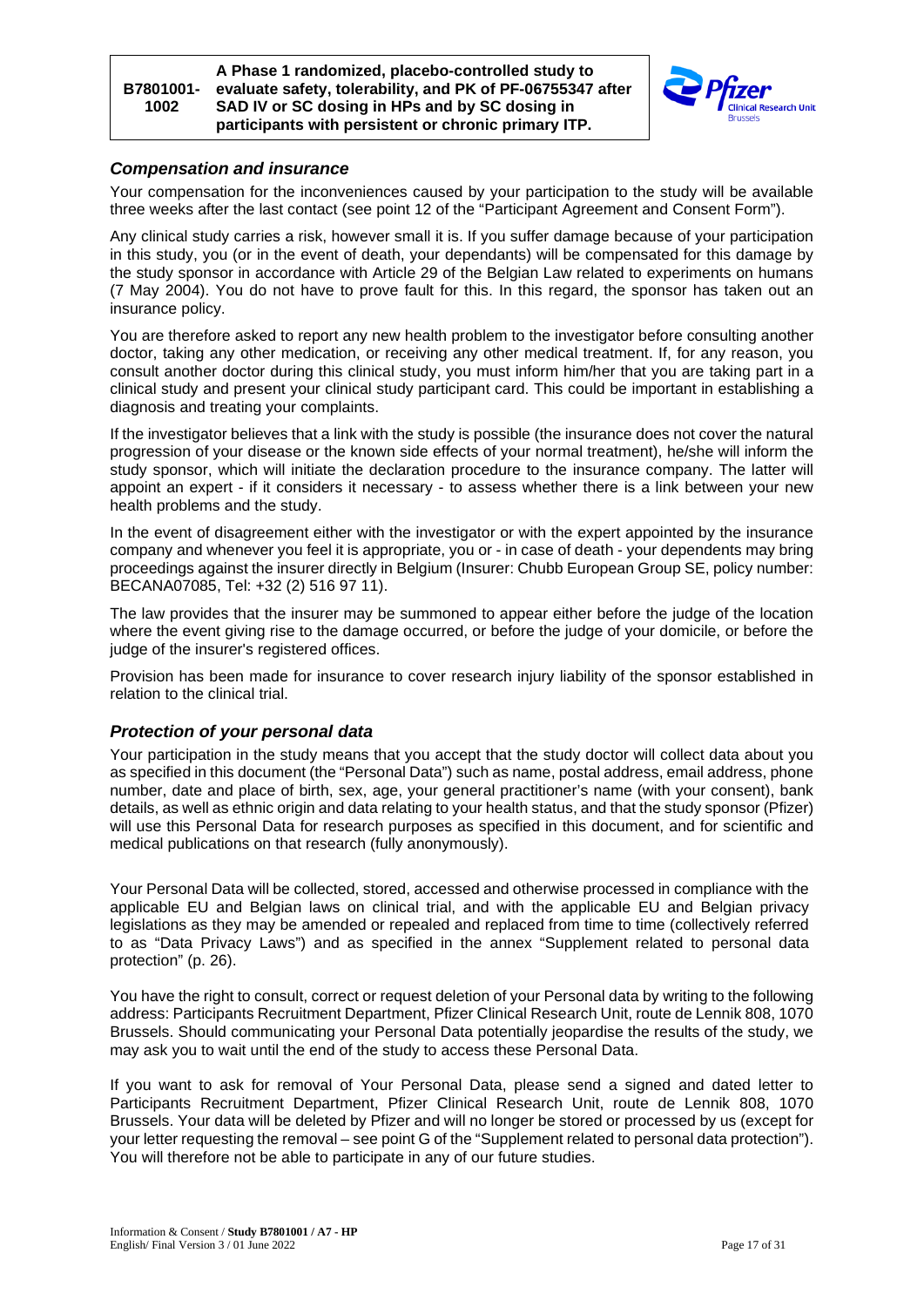

However, if you have taken part in a study or a screening, we will not be able to delete your data, but your file will be inactivated, and you will not be contacted again.

#### **Monitoring of non-participation in other clinical studies**

Our Pfizer Clinical Research Unit, located on route de Lennik 808, 1070 Anderlecht (Brussels) takes part in the « Verified Clinical Trials LLC ("VCT") programme.

The aim of this database is to enable us to ensure that participants are not taking part in several phase I clinical studies at the same time. In addition, this system will enable us to enhance your protection, as well as the quality of the data for the study that you will be taking part in. For more information regarding VCT, please refer to the separate VCT consent form.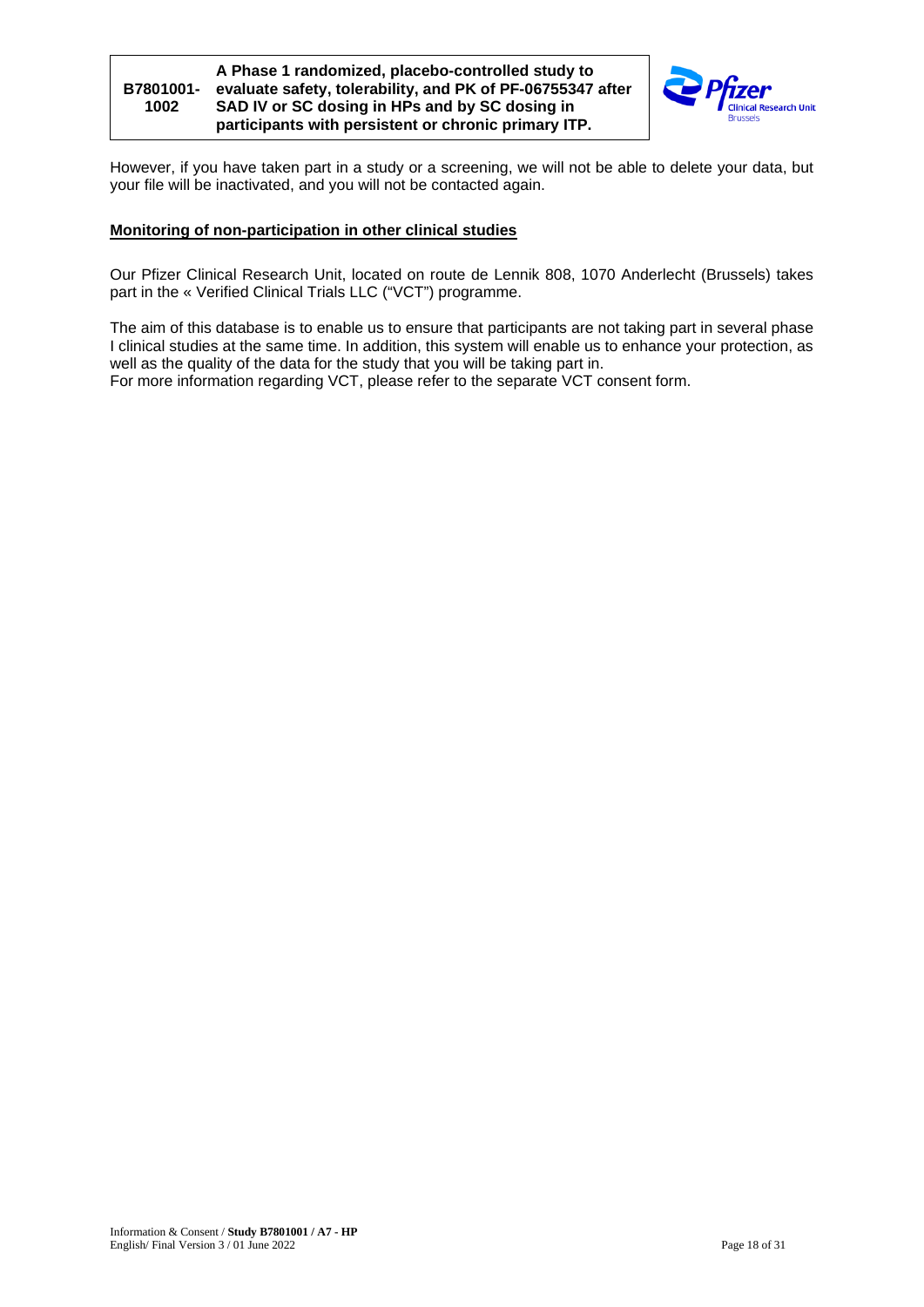

(page left blank intentionally)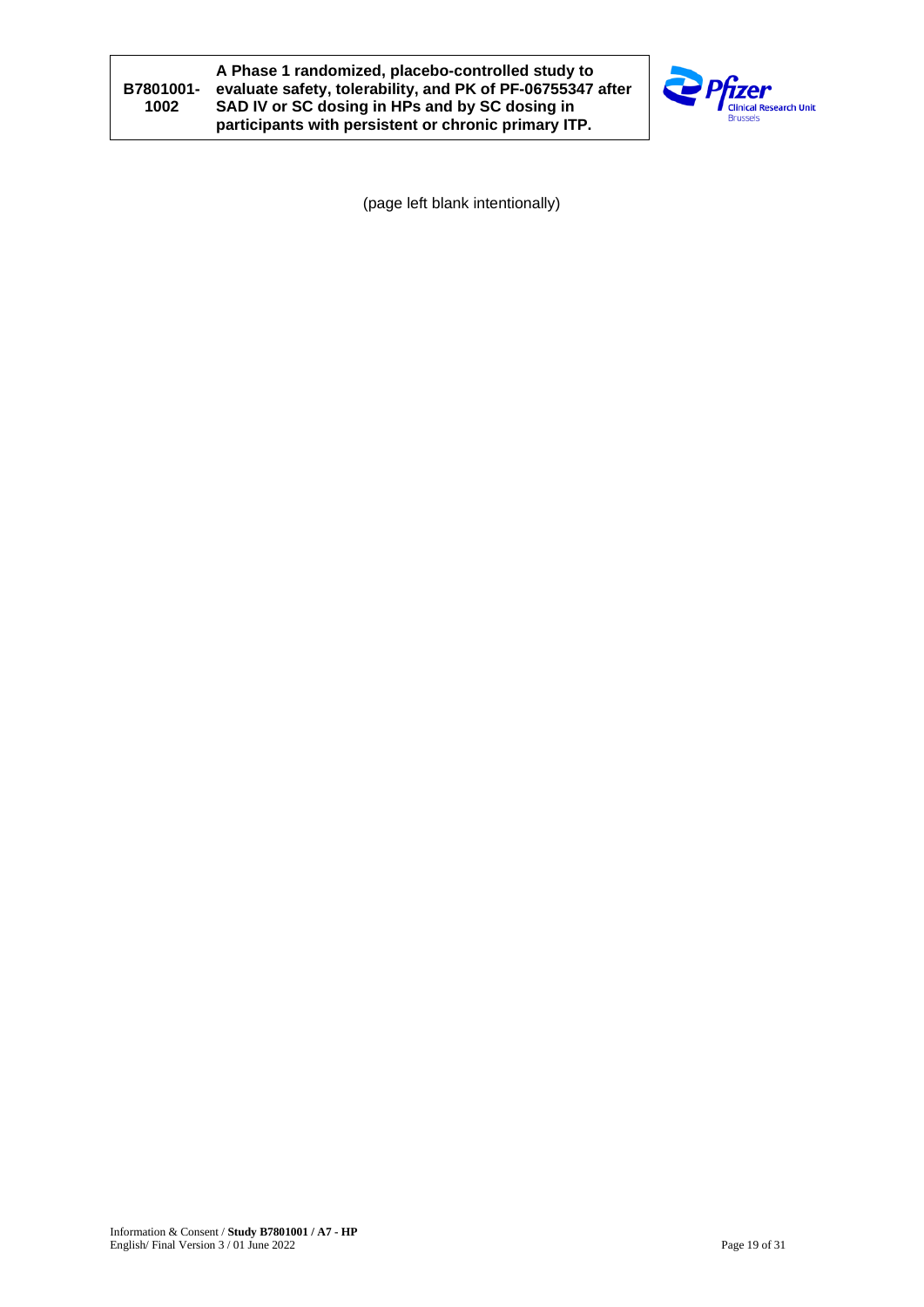

# **PARTICIPANT AGREEMENT AND CONSENT FORM**

| <b>Principal Investigator</b> | Dr Isabelle Huyghe |
|-------------------------------|--------------------|
|-------------------------------|--------------------|

- 1. I freely agree to take part in this study.
- 2. I have received full explanations from the people in charge of the study about the nature, purpose, and likely duration of the study, and about what is expected of me. I have also been informed of all the possible side effects. The information document, which was sent to me, is attached hereto and is an integral part thereof. I have informed the study doctor of my medical history, of the medications I may have taken, and of any other studies I may have participated in. In this regard, I was given the Study Information Leaflet pertaining to the abovementioned study.
- 3. I have been given the opportunity to question the study doctor on all aspects of the study and have understood the advice and information given as a result.
- 4. I have been informed that a blood sample will be taken for HIV, Hepatitis B and C screening. I have also been informed that blood samples will be taken, to study biological substances including my genes, to help us learn more about the study drug. The sample will be held in a Pfizer designated facility for up to 50 years.

Research results will not be communicated to me or my doctor.

- 5. I agree to comply with any instruction given during the study and to co-operate faithfully with the study doctor and to tell him/her immediately if I suffer any change of any kind in my health or wellbeing or any symptoms of whatever kind.
- 6. I undertake to be present on the premises of the Pfizer Clinical Research Unit for the whole period spent in hospital, and for the outpatient visits scheduled within the context of this study. I know non-compliance with this obligation could be detrimental to my health if I experienced an undesirable effect and could not immediately gain access to the appropriate medical care.
- 7. I shall not donate blood during the study, nor for two months before or after the trial.
- 8. I undertake to comply with the study restrictions as they are mentioned under "II Supplementary information" (page [11\)](#page-10-0). If a violation of these commitments were confirmed by laboratory tests, I could be excluded from the study.
- 9. I understand that data about me will be collected throughout my participation in this study and that the Investigator and the Sponsor of the study will guarantee the confidentiality of these data. I agree to my personal data being processed as described under "Protection of your personal data" in the section "Additional information on protecting participants […]" (page [16\)](#page-15-1). I also consent to these data being transferred to and processed in countries other than Belgium*.*
- 10. Although my name must never appear in the report of the study disclosed to third parties, I expressly authorise the company Pfizer to pass on the results of this study to the competent medical or pharmaceutical authorities, both Belgian and foreign, to technical advisers, whether linked to the company, and to publish the results.
- 11. It is understood that I am free to leave the study at any time without having to justify my decision and without losing my legal rights. However, I shall, in that case, continue to benefit from all treatments and check-ups my condition may require.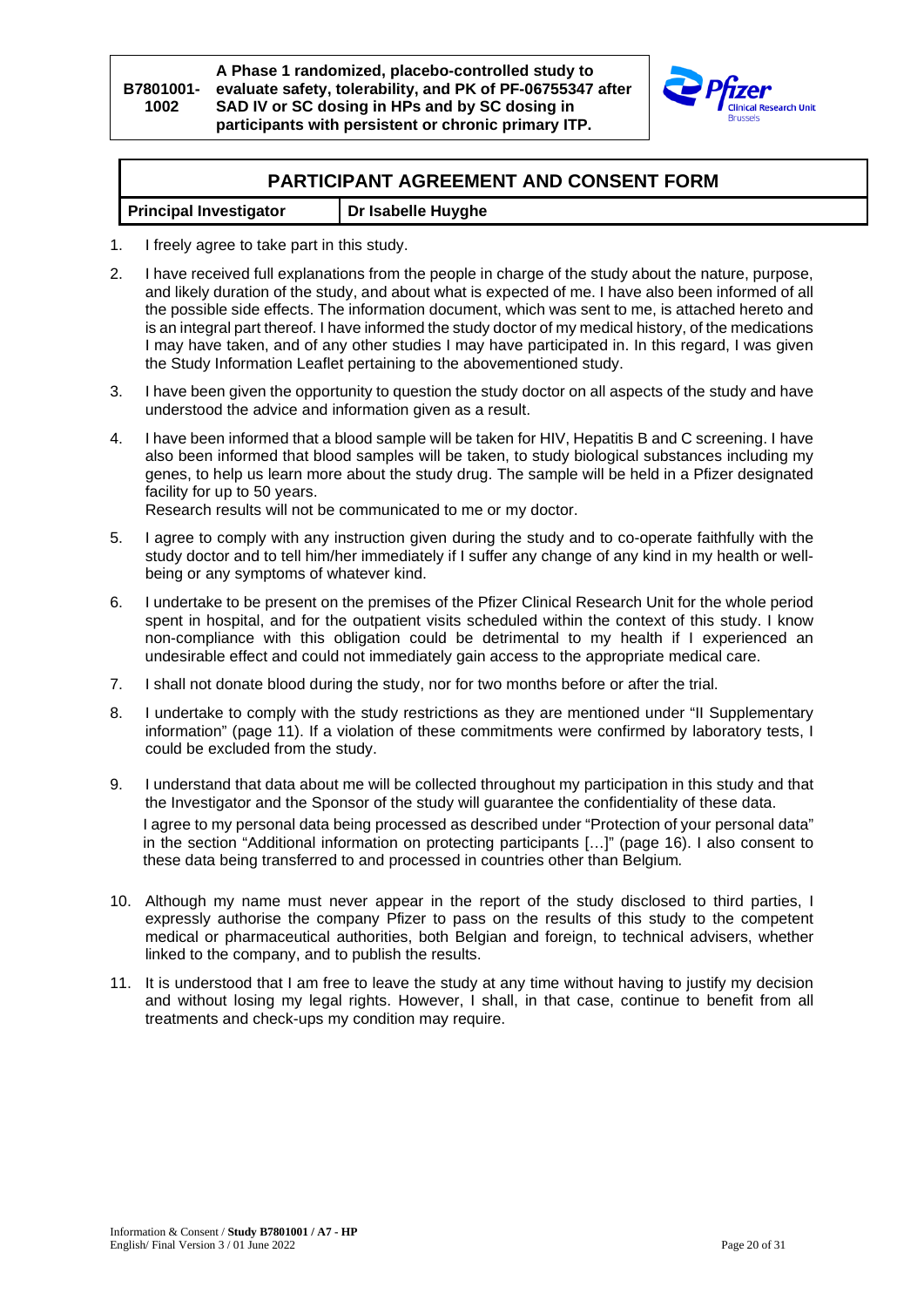

- <span id="page-20-0"></span>12. The company sponsoring the study confirms that:
- i) I shall receive the sum of **€ 2,545.00** (two thousand five hundred forty-five euros) for a participation of 13 weeks duration in this study.

I shall receive the sum of **€ 3,315.00** (three thousand three hundred fifteen euros) for a participation of 19 weeks duration in this study.

I shall receive the same amount, in full, if I need to withdraw from the study for medical reasons related to my participation in the study. If I withdraw from the study for medical reasons or other reasons not associated with my participation in the study, I will receive a proportional payment.

Should I have to come back for additional visits after the end of the study I shall receive **€ 250.00**  (two hundred and fifty euros) per month and **€ 55.00 (fifty-five euros) for each visit.**

In case of changes made to the calendar as provided at the time of first dosing, the compensation amount will be reviewed accordingly.

Should my participation need to be ended for not respecting the restrictions, my compensation might be adapted.

In addition, **I will be reimbursed for my travel expenses** based on the journey from the address where I officially reside and the number of journeys made, when residing in Europe. When residing outside of Europe, **I will be reimbursed for my travel expenses once,** based on the journey from the address where I officially reside.

- ii) The sponsor has subscribed a no-fault insurance to cover injuries or significant deterioration in health or well-being in connection to my participation in the study.
- 13. I have been made aware of the reasons for which personal data will be processed and/or transferred as part of the study and of my legal rights concerning these personal data as described in the Participant Information Sheet.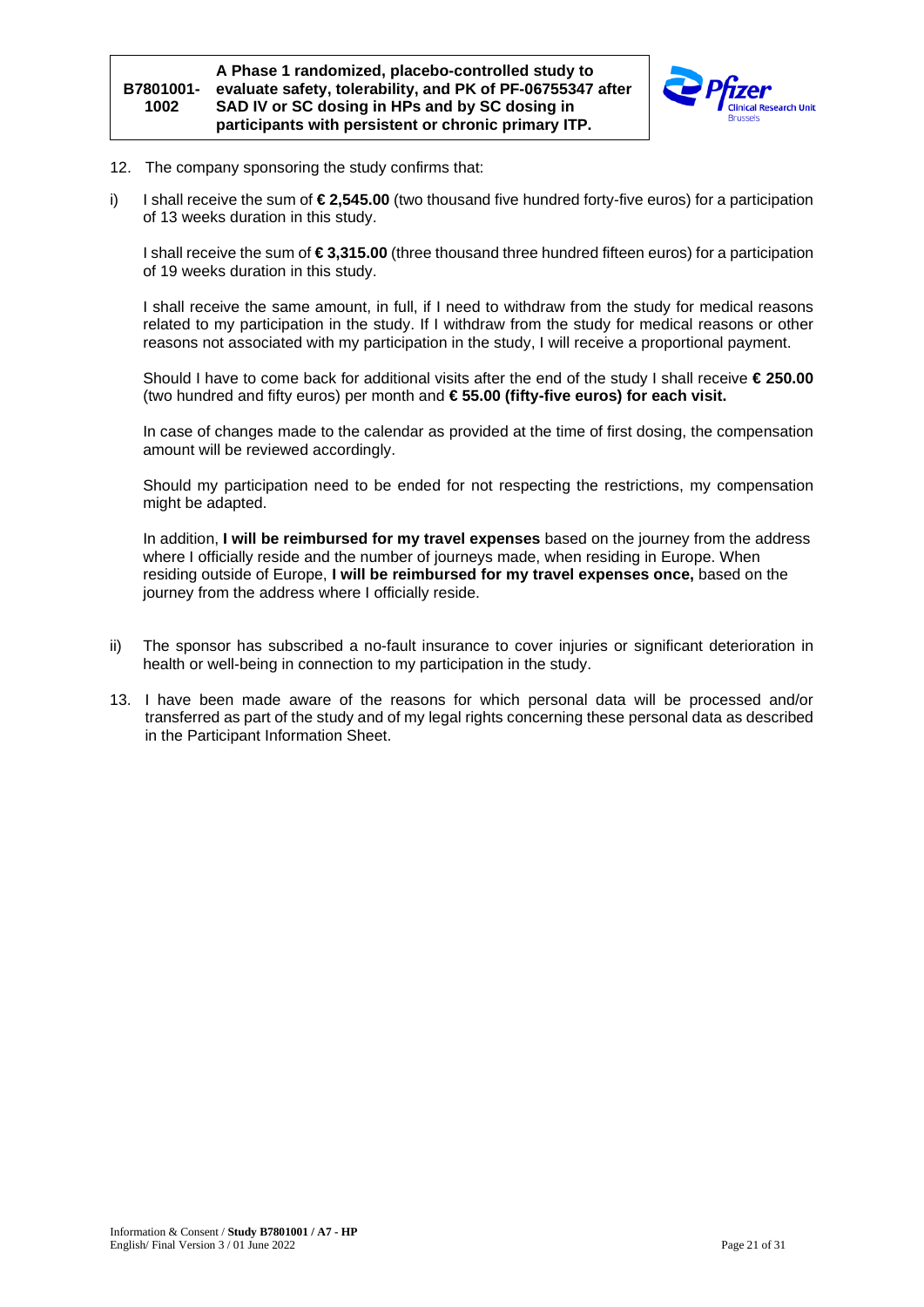# **Signatures:**

# *In agreement, the participant:*

\_\_\_\_\_\_\_\_\_\_\_\_\_\_\_\_\_\_\_\_\_\_\_\_\_\_\_\_\_\_\_\_\_\_\_\_\_\_\_\_\_ Printed name of participant

\_\_\_\_\_\_\_\_\_\_\_\_\_\_\_\_\_\_\_\_\_\_\_\_\_\_\_\_\_\_\_\_\_\_\_\_\_\_\_\_\_\_\_\_\_\_\_\_ \_\_\_\_\_\_\_\_\_\_\_\_\_\_ Signature of participant  $\blacksquare$ 

§Participant/impartial witness must personally date their signature.

# *Person Obtaining Consent:*

I hereby confirm having provided the participant with all the necessary information about the study, without exercising any pressure to cause the subject to participate. I further confirm that I have handed over a copy of the Information and Consent Leaflet signed by the participant and by me, and that I am willing to answer any additional questions if necessary. I state that I work in compliance with the ethical principles set out in the "Helsinki Declaration" and the Belgian Law of 7 May 2004 concerning experiments on humans.

\_\_\_\_\_\_\_\_\_\_\_\_\_\_\_\_\_\_\_\_\_\_\_\_\_\_\_\_\_\_\_\_\_\_\_\_ Printed Name of the Person Conducting the Consent Discussion

\_\_\_\_\_\_\_\_\_\_\_\_\_\_\_\_\_\_\_\_\_\_\_\_\_\_\_\_\_\_\_\_\_\_\_\_\_\_\_\_\_\_\_\_\_\_\_\_ \_\_\_\_\_\_\_\_\_\_\_\_\_\_ Signature of the Person Conducting the Consent Discussion <sup>†</sup> Date of Signature

†The investigator, or an appropriately qualified and trained person designated by the investigator to conduct the informed consent process, must sign and date the consent document during the same discussion when the participant signs the consent document.

# *Consent for Participant Who Cannot Read:*

The study participant has indicated that he/she is unable to read. One or more members of the study team read the consent document to the study participant, discussed it with the study participant, and gave the study participant an opportunity to ask questions.

\_\_\_\_\_\_\_\_\_\_\_\_\_\_\_\_\_\_\_\_\_\_\_\_\_\_\_\_\_\_\_\_\_\_\_\_\_\_\_\_\_ Printed name of impartial witness ‡

Signature of impartial witness Date of signature<sup>§</sup>

Not applicable (*Check this box if the Signature of an impartial witness is not required. Signature of an impartial witness is required if the participant cannot read.*)

§Participant/impartial witness must personally date their signature.

‡ Impartial Witness: A person, who is independent of the study, who cannot be unfairly influenced by people involved with the study, who attends the informed consent process if the participant cannot read, and who reads the informed consent and any other written information supplied to the participant. *See* Guidance for Industry E6 Good Clinical Practice: Consolidated Guidance.



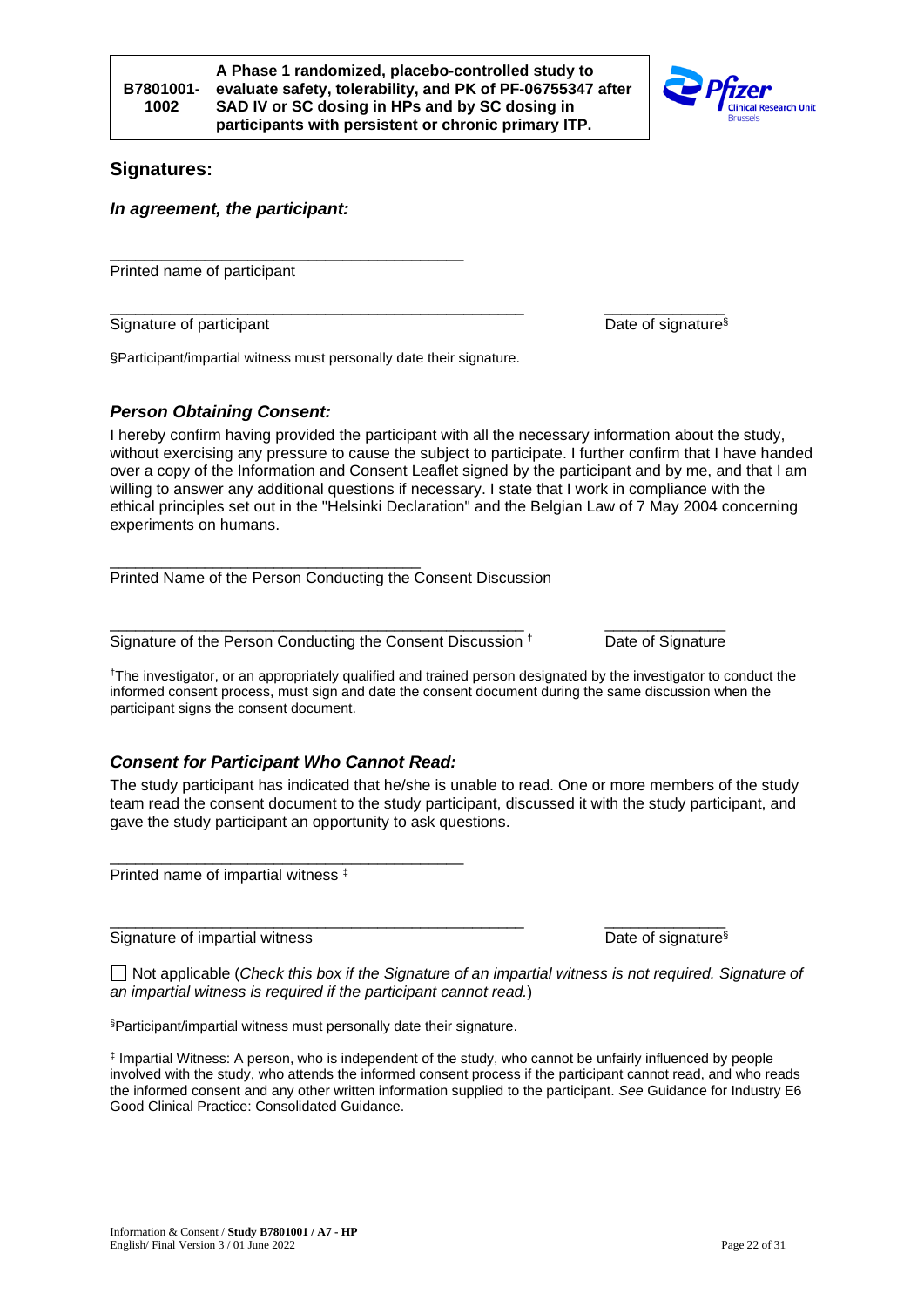

#### **ADDITIONAL CONSENT REQUEST USE OF BIOLOGICAL SAMPLES FOR ADDITIONAL RESEARCH (OPTIONAL FOR PARTICIPANTS)**

- <span id="page-22-0"></span>The Sponsor would like your permission to use some or all the samples collected in this study for additional research that may or may not be related to the study. This additional use of your sample(s) is called "Additional Research".
- If you decide to participate in this Additional Research, you do not have to provide any new samples because the sample(s) that have already been collected in the study will be used for this Additional Research.
- The below request is optional, and you do not have to agree. You may take part in the study and contribute samples for use in the study even if you do not want your samples to be used for Additional Research.

# **PURPOSE OF THIS ADDITIONAL RESEARCH**

The aim of this Additional Research is to use these biological samples and the data obtained from them to understand diseases and to advance science, including development of other medicines or treatments.

- This Additional Research involves studying your biology. It may involve studying biological substances in your sample(s), including your genes.
- The Additional Research might include exploratory research of any disease or condition and is not limited to the disease or condition that is the focus of the study. It may not be possible to link the results of the exploratory research to individuals, including you. The sponsor does not plan to return information from this Additional Research to you or to the study Principal Investigator.

The sponsor may share the samples and data from them with other researchers and collaborators. Further information about this is explained in the privacy section below.

Specimens will be stored in a Pfizer-designated facility, for as long as they are useful for scientific research, which may be for up to 50 years.

### **POSSIBLE BENEFITS OF PARTICIPATING IN THIS ADDITIONAL RESEARCH**

This Additional Research is for research purposes only. There is no direct benefit to you from taking part. Information learned from the Additional Research may help other people in the future and help in the development of new medicines or treatments.

# **WITHDRAWAL OF CONSENT**

You can change your mind at any time about allowing your biological samples to be used for this Additional Research. Inform the study doctor that you would like to end your participation in the Additional Research.

### **COMPENSATION**

You will not be compensated for taking part in this Additional Research.

**The sponsor may use information from this Additional Research to develop products or processes from which the Sponsor could make a profit. There are no plans to pay you or provide you with any products developed from this Additional Research. The sponsor will own or have rights to all products or processes that are developed using information from your samples.**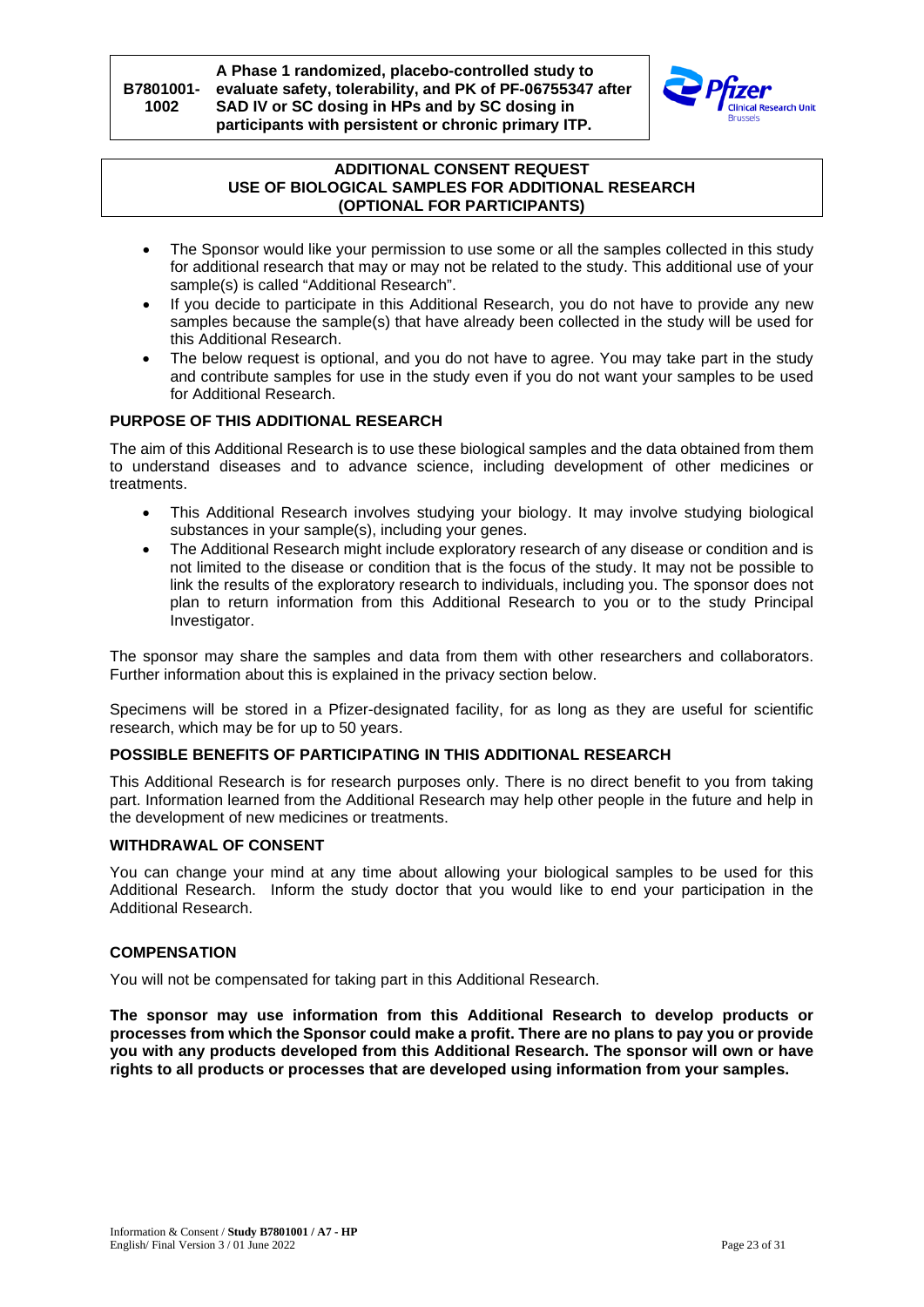



#### **PRIVACY PROTECTION**

See section "Protection of your personal data" (page [17\)](#page-16-0).

#### **CONTACT INFORMATION**

The medical team will answer your questions or concerns regarding the Additional Research before, during, and after the research study.

Please refer to the main consent for contact information if you need to reach the medical team or wish to speak with someone not involved with the research study.

# **PARTICIPANT AGREEMENT AND CONSENT FORM FOR THE ADDITIONAL RESEARCH**

- 1. I have read and understood the information about this Additional Research.
- 2. I have been given enough time and opportunity to ask about the details of the Additional Research and to decide whether to participate.
- 3. I voluntarily agree to take part in this Additional Research. I do not give up any of my legal rights by signing this consent document.
- 4. I have been informed that I will receive a signed and dated copy of this document.

| First Name                                                                                                      |                                                                           |
|-----------------------------------------------------------------------------------------------------------------|---------------------------------------------------------------------------|
| Name <b>Name</b>                                                                                                |                                                                           |
|                                                                                                                 | YES, I AGREE TO MY SAMPLE(S) BEING USED FOR<br><b>ADDITIONAL RESEARCH</b> |
| Signature                                                                                                       |                                                                           |
| Signature date                                                                                                  |                                                                           |
| First Name                                                                                                      |                                                                           |
| Name and the state of the state of the state of the state of the state of the state of the state of the state o | NO, I DO NOT AGREE TO MY SAMPLE(S) BEING USED FOR                         |
|                                                                                                                 | <b>ADDITIONAL RESEARCH</b>                                                |
| Signature                                                                                                       |                                                                           |
| Signature date                                                                                                  |                                                                           |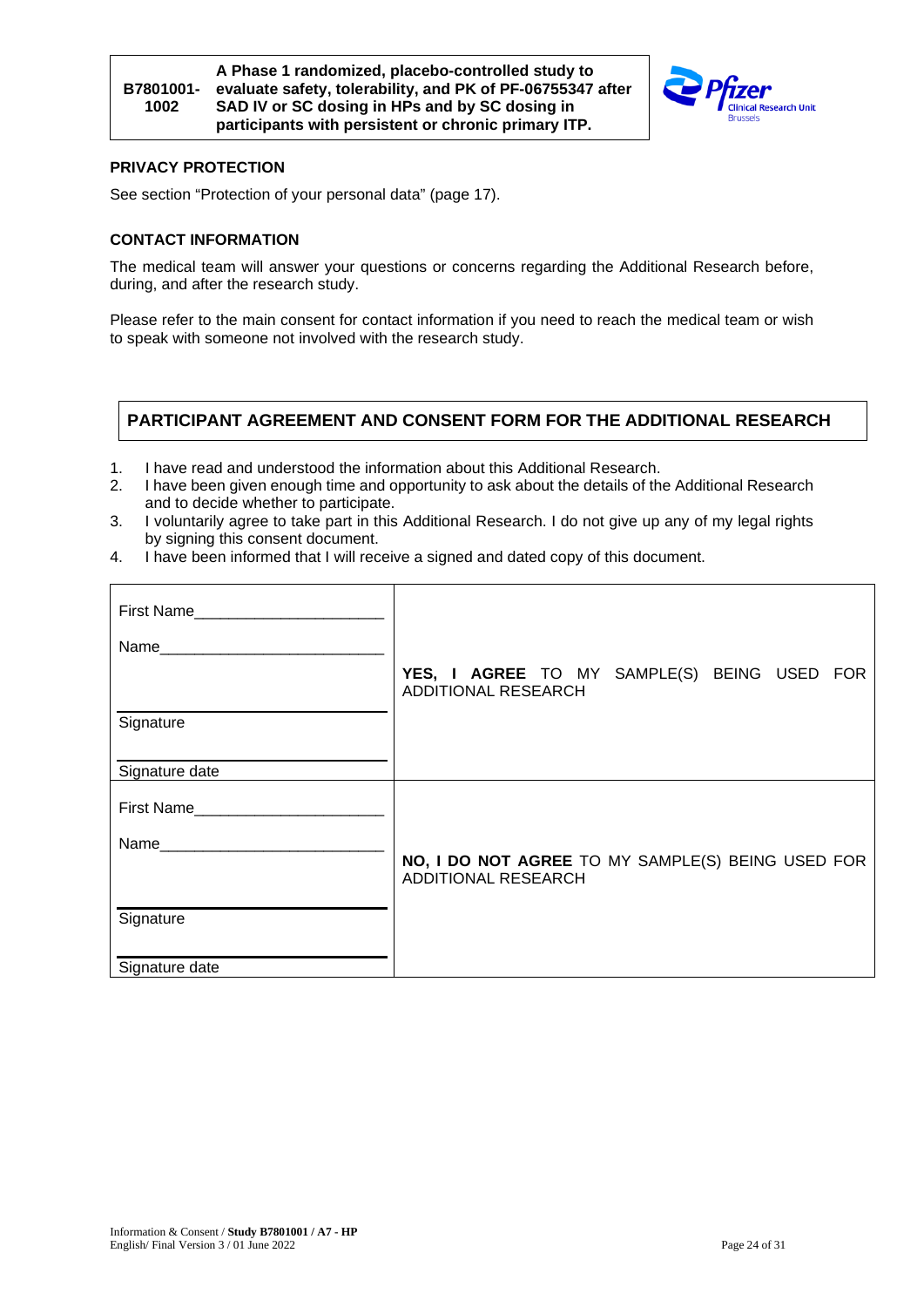

# **SUPPLEMENT RELATED TO PERSONAL DATA PROTECTION**

# **Table of Contents**

| B. Who will use my personal data, how will they use it, and where will it be stored? 26        |  |
|------------------------------------------------------------------------------------------------|--|
|                                                                                                |  |
|                                                                                                |  |
|                                                                                                |  |
| F. How will my personal data be protected when transferred from the study site to the Sponsor? |  |
|                                                                                                |  |
| G. What are my data protection rights? Whom may I contact about these rights or any concerns   |  |
|                                                                                                |  |
|                                                                                                |  |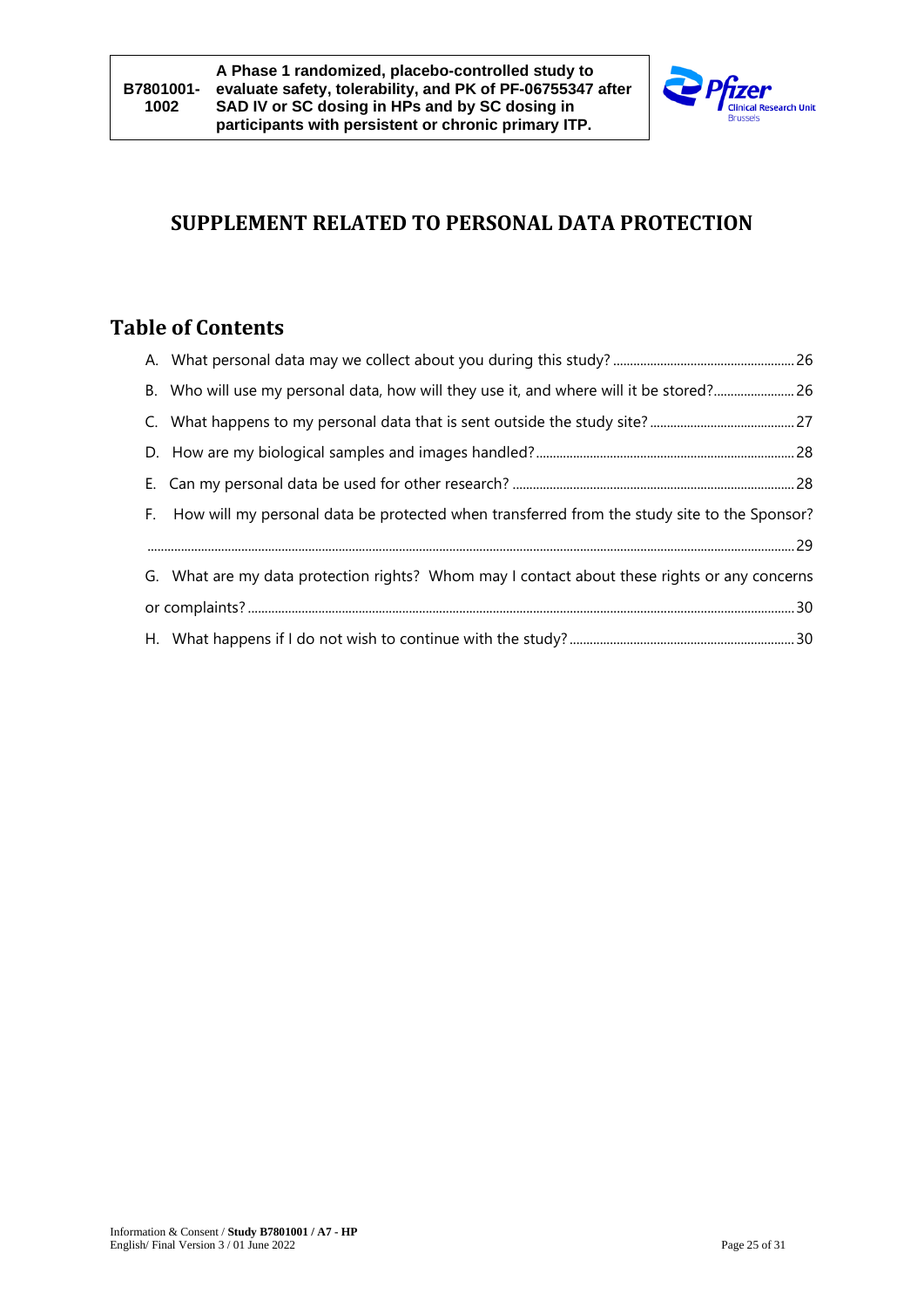

This **Supplement related to personal data protection** describes how we will collect, use, and share your personal data. It also describes your rights as data subject of whom personal data are being collected and processed. Your personal data shall be processed in compliance with the General Data Protection Regulation and the Belgian law of 30 July 2018 relating to the protection of natural persons with regards to the processing of their personal data.

# <span id="page-25-0"></span>**A. What personal data may we collect about you during this study?**

The study team and others assisting with your study-related care will collect information related to you (personal data), in the framework of the study. Amongst these personal data; some are sensitive data. These data may include:

- **Information that directly identifies you** such as your name, address, telephone number, e-mail address, date and place of birth, national ID number.
- **Your bank details.**
- **With your consent, the identification of your general practitioner.**
- **Sensitive personal data** such as your medical history, data from this study (including study results from tests and procedures), demographics (for example, age and gender) and other sensitive personal data that is needed for this study such as ethnic origin, genetic information, sexual orientations, HIV/AIDS, tuberculosis, dietary preferences.
- **Data from testing and analysis of biological samples** (such as blood or urine) **and images** (such as X-rays, CT-Scans, and medical photographs). This may also include genetic information.
- **Data captured from electronic devices** if you complete the consent process using the eConsent tablet or if you use a mobile application or other digital tool during the study. This information may include data about your use of the eConsent tablet, application, or tool, such as the length of time it takes you to complete the consent process, the number of times you scroll between pages or click on the hyperlinked items, your electronic signature. Mobile applications and other digital tools used in the study may have their own privacy policies. Those policies provide additional information about the data processing activities performed by the digital tools.

### <span id="page-25-1"></span>**B. Who will use my personal data, how will they use it, and where will it be stored?**

Any personal data collected about you during this study will be stored by the study team at your study site. The study team must keep your personal data private.

Your personal data shall be accessed by:

- The study doctor and other study team members;
- The Sponsor and its representatives (including its affiliated companies);
- People, or organizations providing services for, or collaborating with, the Sponsor;
- Any organization that obtains all or part of the Sponsor's business or rights to the product under study;
- Government or regulatory authorities (including those in other countries); and
- Institutional Review Board(s) (IRB) or Independent Ethics Committee(s) (IEC) overseeing this study.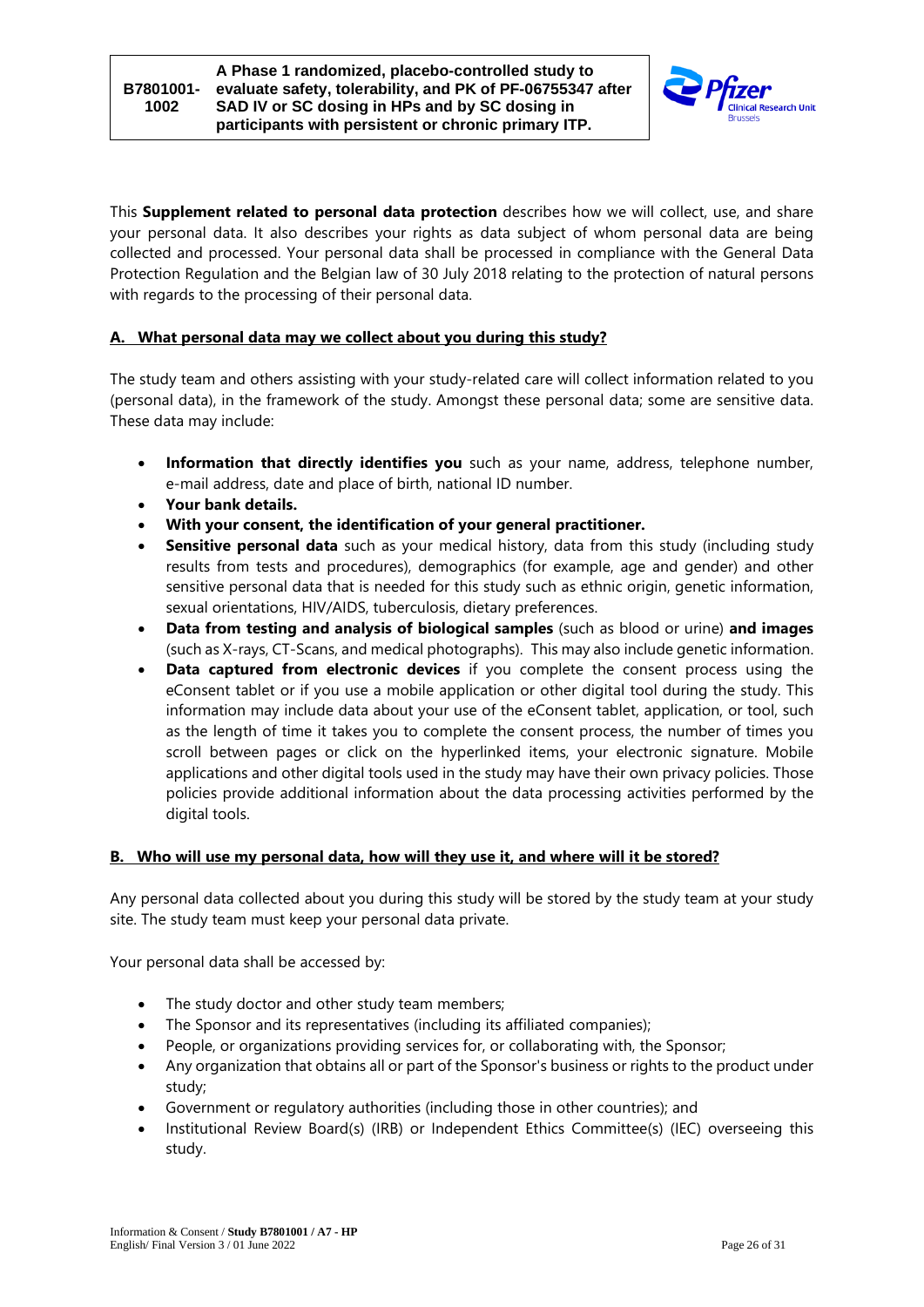#### **B7801001- evaluate safety, tolerability, and PK of PF-06755347 after 1002 A Phase 1 randomized, placebo-controlled study to SAD IV or SC dosing in HPs and by SC dosing in participants with persistent or chronic primary ITP.**



The individuals and groups listed above will use your personal data to conduct this study, and to comply with legal or regulatory requirements, including to:

- determine if you are eligible for this study;
- provide you with reimbursement for your time, effort and certain expenses related to your participation;
- verify that the study is conducted correctly, and that study data are accurate;
- answer questions from IRB(s), IEC(s), or government or regulatory agencies;
- assess your use of electronic devices in the study, for example, to determine how long it takes you to complete any e-consent module used for the study and your comprehension of the econsent process;
- contact you during and after the study (if necessary);
- follow-up on your health status, including using publicly available sources should the study team be unable to contact you using information held on file;
- protect your vital interests or the interests of your pregnant partner (for example, a critical medical situation, such as providing information to an emergency department of a hospital where you are being treated); and
- answer your data protection requests (if any).

The study site will retain your personal data for the period necessary to fulfil the purposes outlined in the consent document(s). This period could be up to 25 years after the end of the study.

If you provide someone else's personal data (for example, an emergency contact or details of family medical history) you should make them aware that you have provided the information to us. We will only use such personal data in accordance with this informed consent and applicable law.

### <span id="page-26-0"></span>**C. What happens to my personal data that is sent outside the study site?**

Before the study team transfers your personal data outside the study site, the study site will replace your name with a unique code and remove information that directly identifies you. We call this "**Coded Information**." The study site will keep the link between the code and your personal data confidential, and the Sponsor will not have access to that link. The Sponsor's employees and representatives are required to protect your Coded Information and will not attempt to re-identify you.

Your Coded Information will be used by the following persons:

- The Sponsor and its representatives (including its affiliated companies);
- People and/or organizations providing services to or collaborating with the Sponsor;
- Any organization that obtains all or part of the Sponsor's business or the rights to the product under study;
- Other researchers;
- The IRB or IEC that approved this study;
- Government or regulatory authorities, if necessary;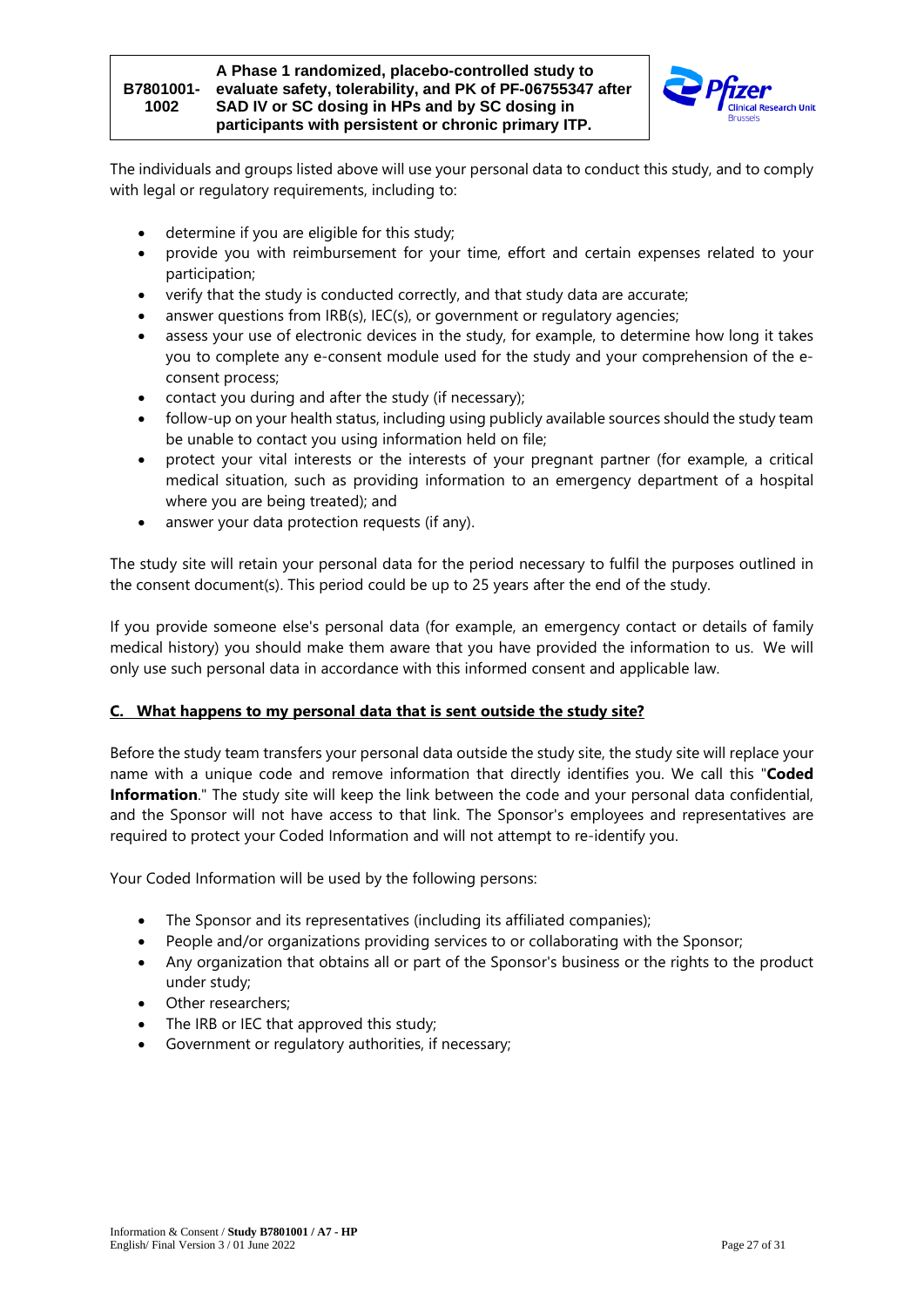

The above parties may use your personal data for the following purposes:

- **Conducting the study**, including:
	- o Examining your response to PF-06755347;
	- o Understanding the study and the study results; and
	- o Assessing the safety and efficacy of PF-06755347.
- **Complying with legal and regulatory duties** such as:
	- o Ensuring the study is conducted according to good clinical practice;
	- o Making required disclosures to IRB(s), IEC(s), or government or regulatory authorities;
	- o Seeking approval from government or regulatory authorities to market PF-06755347 (it is possible that these government or regulatory authorities may disclose your Coded Information to other researchers for the conduct of future scientific research); and
	- o Sharing study data with other researchers not affiliated with the Sponsor or study team (including through publication on the internet or other media). However, information that could directly identify you will not be made available to other researchers.
- **Publishing summaries of the study results** in medical journals, on the internet or at educational meetings of other researchers. You will not be directly identified in any publication or report of the study. But some journal representatives may need access to your Coded Information to verify the study results and ensure the research meets the journal's quality standards. Also, journals may require that genetic and other information from the study that does not directly identify you be made available to other researchers for further research projects.
- **Improving the quality, design and safety** of this study and other research studies.

The Sponsor will retain your Coded Information for the period necessary to fulfil the purposes outlined in the consent document(s). This period could be up to 25 years after the end of the study.

### <span id="page-27-0"></span>**D. How are my biological samples and images handled?**

If biological samples or images of you are taken during the study, those samples and images will be handled in the same way as your Coded Data. All samples will be treated as required by law. Sometimes your study site may be unable to remove information that can identify you from your images before sending images to the Sponsor and its representatives.

### <span id="page-27-1"></span>**E. Can my personal data be used for other research?**

Your Coded Information may be used to advance scientific research and public health in other projects that will occur in the future. Currently, we do not know the specific details of these future research projects. However, if your biological samples are collected, those samples, with their related data, will only be used for other research if you agree and confirm by signing the Additional Consent Request.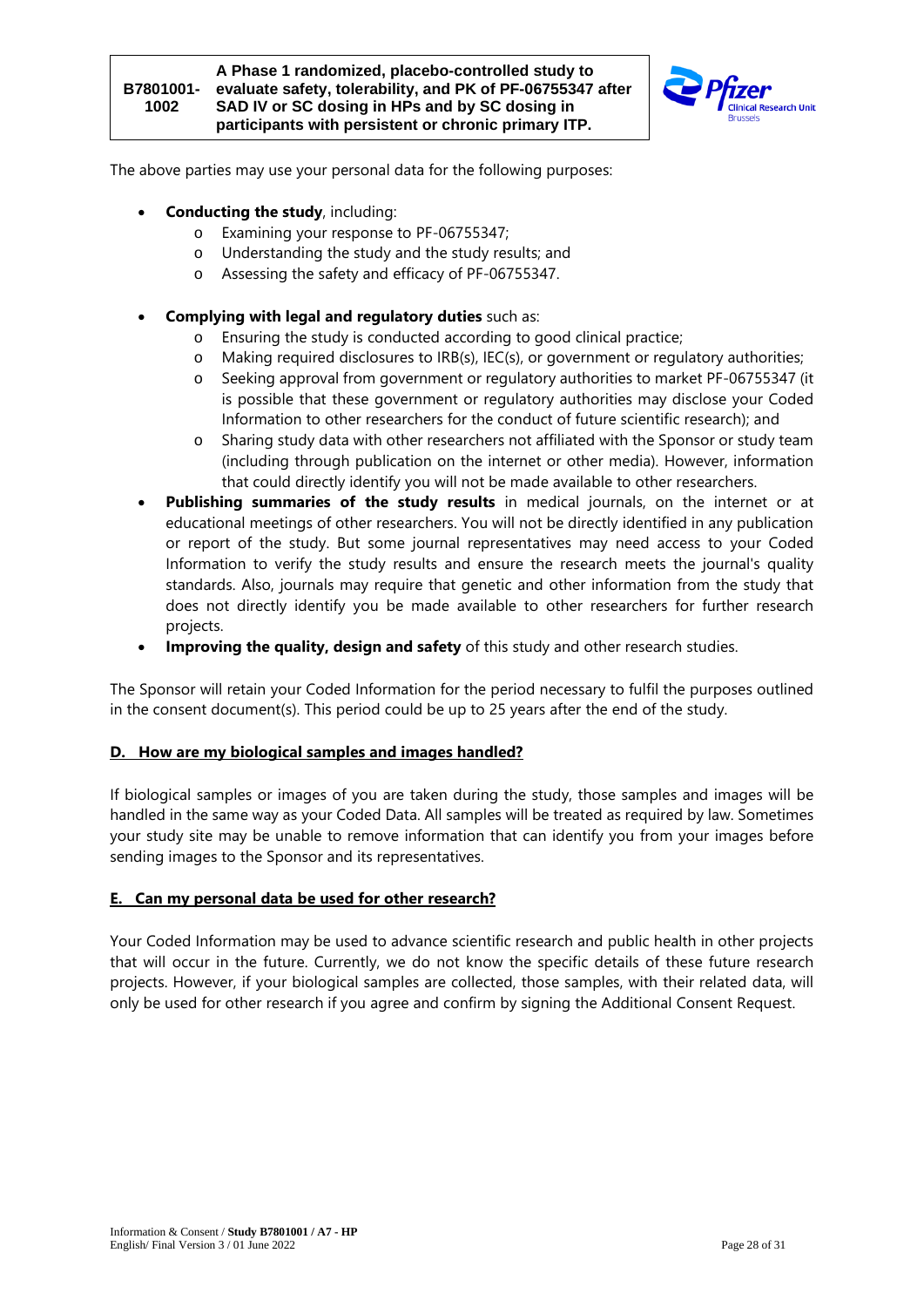

This other research may be conducted (1) in combination with data from **other sources**, (2) for **additional scientific research purposes** beyond objectives of this study, and (3) subject to **specific safeguards**.

- **Other sources**: Coded Information may be combined with data from other sources that are taken from outside typical research settings. These sources may include coded electronic health records, claims and health care cost and payment data or databases, product and disease registries, data gathered through your phone, tablet, or other devices and mobile applications, social media, pharmacy data, biobanks, or patient engagement programs.
- **Additional scientific research:** Coded Information may be used to understand how to make new medicines, devices, diagnostic products, tools and/or other therapies that treat diseases and to improve future research. It may also be used to inform value, cost-effectiveness, and pricing, and to optimize access to medicines.
- **Specific safeguards** will be used to protect your Coded Information, which may include:
	- o Limited access to Coded Information to specific individuals who will be bound to keep this information confidential and will be prohibited from attempting to re-identify your Coded Information.
	- o Use of security measures to avoid data alteration, loss, and unauthorized access.
	- o Anonymisation of the data by removing and/or replacing information from the Coded Information and/or destroying the link to the Coded Information.
	- o Assessing data protection systems to identify and mitigate privacy risks, if any, associated to each additional scientific research purpose.
	- o When required by applicable law, verification that the scientific research has obtained the approval of IECs, IRBs, or other similar review groups.

# <span id="page-28-0"></span>**F. How will my personal data be protected when transferred from the study site to the Sponsor?**

Your personal data will be treated in compliance with applicable data protection laws. The Sponsor and Pfizer Clinical Research Unit (PCRU) are controllers of your personal data. The PCRU will be the data controller of your personal data and the Sponsor will be the data controller of your Coded Information.

Some of the people using your personal data, including your Coded Information, may be based in countries other than those of the European Union (EU) and of the European Economic Area (EEA), including the United States. Data protection laws may be different in these countries. The European Commission has decided that some of these countries provide a level of data protection equivalent to the one available in the EU (the full list of these countries is available at this website https://ec.europa.eu/info/law/law-topic/data-protection/international-dimension-dataprotection/adequacy-decisions en.).

<span id="page-28-1"></span>The Sponsor and people working with the Sponsor will take steps to maintain the confidentiality of your personal data. If your personal data is transferred by the Sponsor from the EU, EEA, and/or Switzerland to other countries that have not yet been found by European Commission to meet requirements for protection of personal data, the Sponsor has in place standard EU data transfer agreements to protect your personal data. Please contact your study team to obtain a copy of these standard data transfer agreements.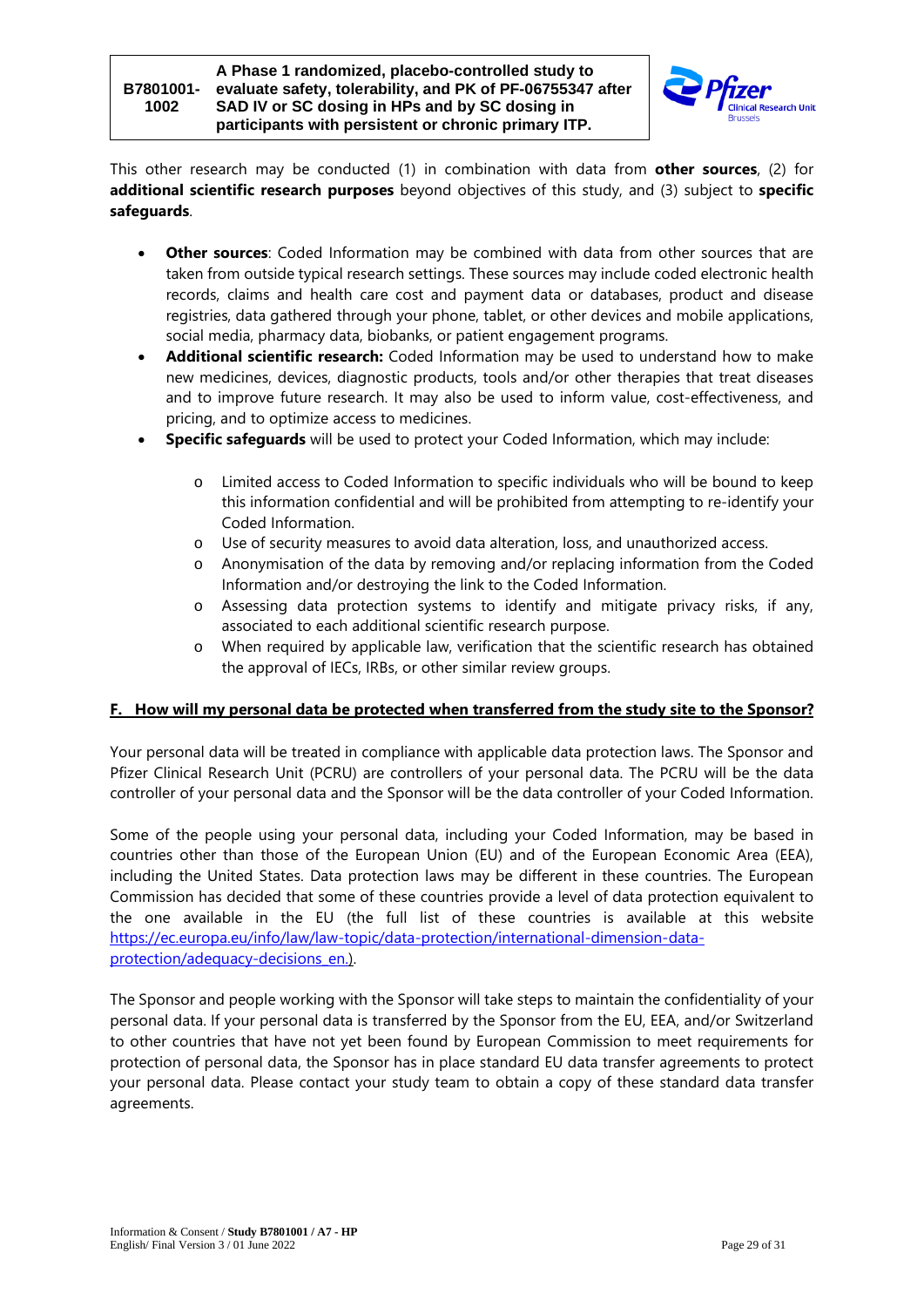

# **G. What are my data protection rights? Whom may I contact about these rights or any concerns or complaints?**

If you wish to exercise any of the rights described below or have concerns about how your personal data is being handled, it is best to contact the PCRU and not the Sponsor of the study. Generally, the Sponsor will not know who you are (by name) because the Sponsor only holds your Coded Information, which does not include your name or other information that can identify you. Please contact the PCRU, the study team representative or PCRU Data Privacy Steward at the following address: Participants Recruitment Department, Pfizer Clinical Research Unit, route de Lennik 808, 1070 Brussels, Phone: 0800/99.256 or +32 2/556.70.02; Email: werespectyourprivacy@pfizer.com.

- You have the right to access your personal data that is held about you by the study team. To ensure the integrity of the study, you will not be able to review some of the data until after the study has been completed.
- You have the right to correct or update your personal data.
- You have the right to limit the collection and use of your personal data under certain circumstances (for example, if the information is inaccurate).
- You have the right to receive your personal data in a structured, commonly used, and machinereadable format (for example, in a readable text electronic file or chart) for your own purposes or for giving it to others. *You may not have the right to receive your personal data that have been used for public interest purposes (for example, for reporting incidents of disease to public health officials) or in the exercise of official authority vested in the Sponsor or the PCRU (for example, responding to information requests from public agencies or monitoring drug safety).*
- You have the right to request the deletion of your personal data if you are no longer participating in the study and you have withdrawn your consent to the use of your personal data as described in this document. *However, there are limits on the ability to honour a request to delete your personal data. Some or all your personal data may be kept and used if deletion would seriously impair the study (for example, if deletion would affect the consistency of study results) or if your personal data is needed to comply with legal requirements.*
- You have the right to file a complaint with a data protection authority:

# **Data Protection Authority**

Rue de la Presse 35, 1000 Brussels Tel.: +32 (0)2 274 48 00 Fax: +32 (0)2 274 48 35 Email: contact@apd-gba.be https://www.dataprotectionauthority.be/contact-us

# <span id="page-29-0"></span>**H. What happens if I do not wish to continue with the study?**

As noted in the main consent document, you are free to stop taking part in this study at any time by informing the study team of it.

If you stop taking part in the study and you do not inform the study team, your contact information may be used by the study team to contact you and check whether you wish to continue in the study. If the study team is unable to reach you, the Sponsor may use publicly available records about your health to monitor the long-term safety of the study medicine. This will only be done if allowed by the law.

If you stop taking part in the study but do not withdraw your consent for the processing of your personal data, your personal data will continue to be used in accordance with this document and applicable law.